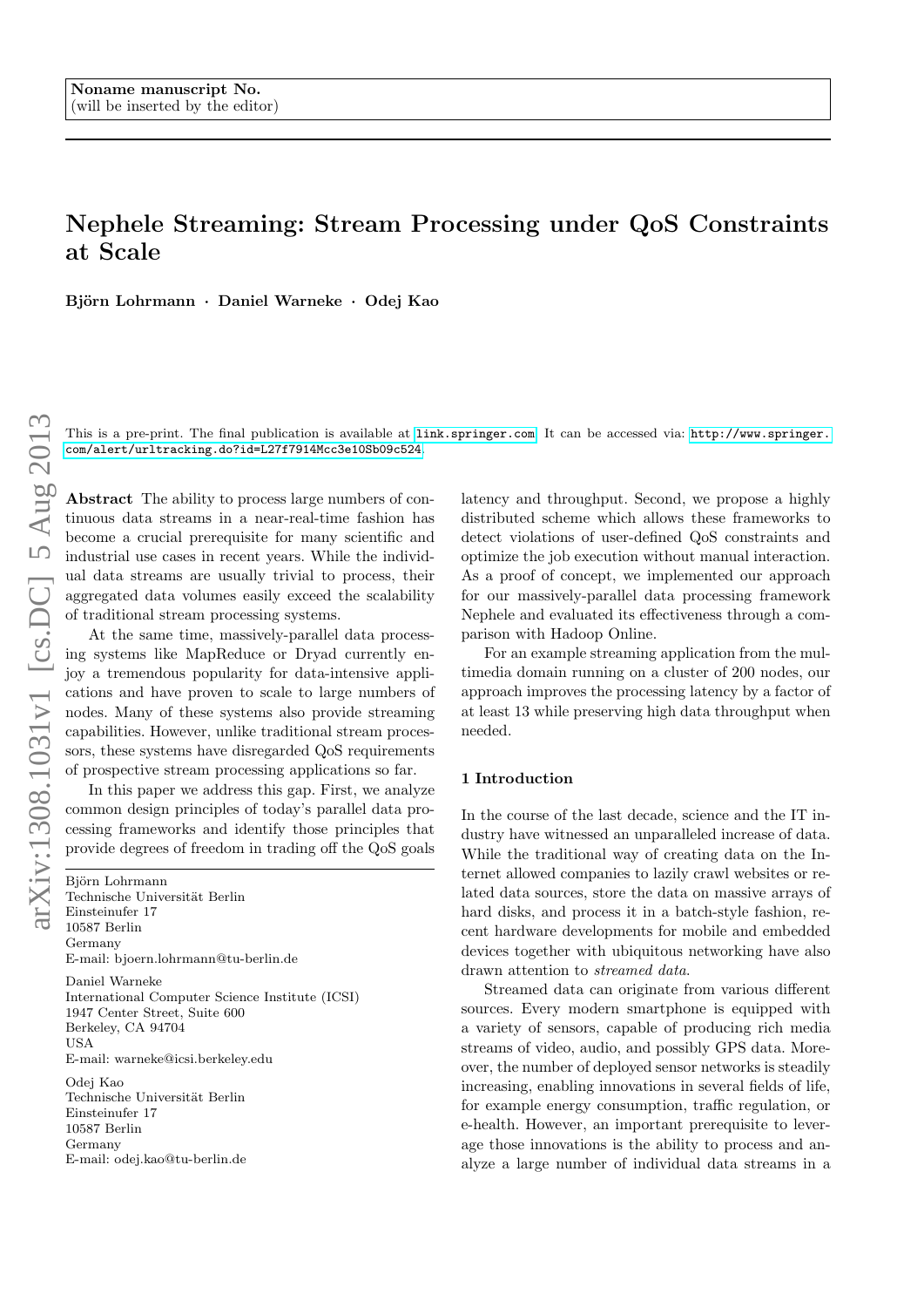near-real-time manner. As motivation, we would like to illustrate two emerging scenarios:

- Live Media Streaming: Today, virtually all smart phones can produce live video streams. Several websites like Justin.tv [\[2\]](#page-17-0), Livestream [\[3\]](#page-17-1), or Ustream [\[6\]](#page-17-2) have already responded to that development and offer their users to produce and broadcast live media content to a large audience in a way that has been reserved to major television networks before. In recent years, these platforms have been recognized to support a new form of "citizen journalism" during the political incidents in the Middle East or the "Occupy Wall Street" movement. However, at the moment, the capabilities of those live broadcasting services are limited to media transcoding and simple picture overlays. Although the content of two different streams may overlap to a great extent (for example because the people filming the scene are standing close to each other), they are currently processed completely independent of each other. In contrast to that, future services might also offer to automatically aggregate and relate streams from different sources, thereby creating a more complete picture and eventually better coverage for the viewers.
- Energy Informatics: Smart meters are currently being deployed in a growing number of consumer homes by power utilities. Technically, a smart meter is a networked device that monitors a household's power consumption and reports it back to the power utility. On the utility's side, having such near-realtime data about power consumption is a key aspect of managing fluctuations in the power grid's load. Such fluctuations are introduced not only by consumers but also by the increasing, long-term integration of renewable energy sources. Data analytics applications that are hooked into the live meter data stream can be used for many operational aspects such as monitoring the grid infrastructure for equipment limits, initiating autonomous control actions to deal with component failures, voltage sags/spikes, and forecasting power usage. However, especially in scenarios that involve autonomous control actions, the freshness of the data that is being acted upon is of paramount importance.

Opportunities to harvest the new data sources in the various domains are plentiful. However, the sheer amount of incoming data that must be processed online also raises scalability concerns with regard to existing solutions. As opposed to systems working with batchstyle workloads, stream processing systems must often meet particular Quality of Service (QoS) goals, otherwise the quality of the processing output degrades or

the output becomes worthless at all. Existing stream processors [\[9,](#page-17-3) [10\]](#page-17-4) have put much emphasis on meeting provided QoS goals of applications, though often at the expense of scalability or a loss of generality [\[27\]](#page-18-0).

In terms of scalability and programming generality, the predominant workhorses for data-intensive workloads at the moment are massively-parallel data processing frameworks like MapReduce [\[19\]](#page-18-1) or Dryad [\[21\]](#page-18-2). By design, these systems scale to large numbers of nodes and are capable of efficiently transferring large amounts of data between them. Many of the newer systems [\[16,](#page-17-5) [18,](#page-17-6) [21,](#page-18-2) [26,](#page-18-3) [28\]](#page-18-4) also allow to assemble complex parallel data flow graphs and to construct pipelines between the individual parts of the flow. Therefore, these systems generally are also suitable for streaming applications. However, so far they have only been used for relatively simply streaming application, like online aggregation or "early out" computations [\[18\]](#page-17-6), and have not considered QoS goals.

In this paper we attempt to bridge that gap. We have analyzed a series of open-source frameworks for parallel data processing and highlight common design principles they share to achieve scalability and high data throughput. We show how some aspects of these design principles can be used to trade off the QoS goals latency and throughput in a fine-grained per-task manner and propose a scheme to automatically do so during the job execution based on user-defined latency constraints. Starting from the assumption that high data throughput is desired, our scheme monitors potential latency constraint violations at runtime and can then gradually apply two techniques, adaptive output buffer sizing and dynamic task chaining, to met the constraints while maintaining high throughput as far as possible. As a proof of concept, we implemented the scheme for our massively-parallel data processing framework Nephele and evaluated their effectiveness through a comparison with Hadoop Online.

This paper is an extended version of [\[24\]](#page-18-5). In comparison to the original work, this version extends our approach by a new, fully-distributed scheme to monitor, collect, and process the QoS data. Moreover, it contains the results of new experimental evaluations, conducted on a large-scale cluster with 200 nodes as well as an updated related work section.

The rest of this paper is structured as follows: In Section [2](#page-2-0) we examine the common design principles of today's massively-parallel data processing frameworks and discuss the implications for meeting the aforementioned QoS constraints. Section [3](#page-5-0) presents our scheme to dynamically adapt to the user-defined latency constraints, whereas Section [4](#page-11-0) contains an experimental evaluation. Section [5](#page-16-0) contrasts our work against exist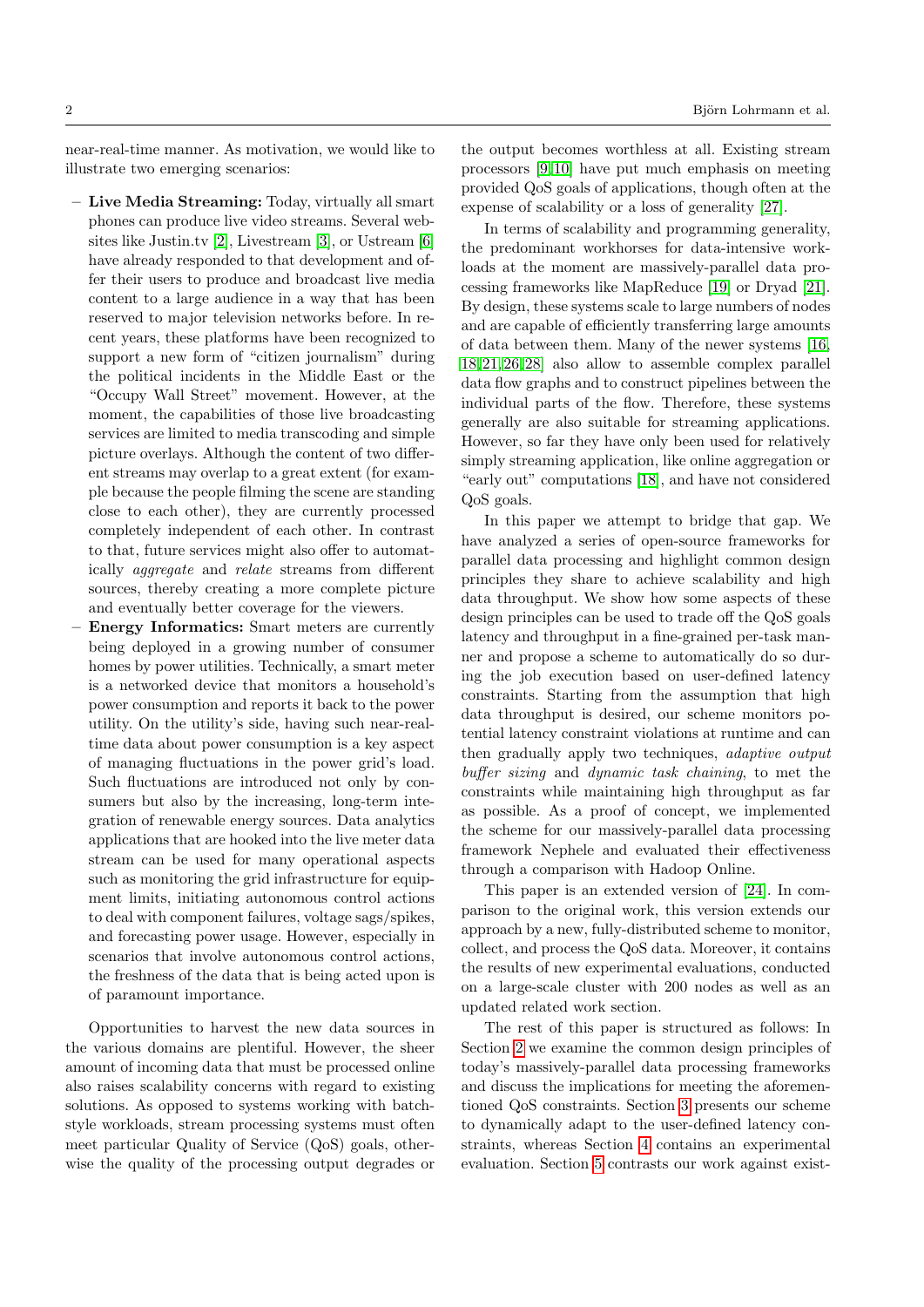ing stream and parallel data processors. Finally, we conclude our paper in Section [6.](#page-17-7)

# <span id="page-2-0"></span>2 Massively-Parallel Data Processing and Streamed Data

In recent years, a variety of frameworks for massivelyparallel data analysis has emerged [\[16,](#page-17-5) [18,](#page-17-6) [19,](#page-18-1) [21,](#page-18-2) [26,](#page-18-3) [28\]](#page-18-4). Many of those systems are available in an open-source version. After having analyzed their internal structure, we found they often follow common design principles to achieve scalability and high throughput.

In this section we highlight those common design principals and discuss their implications on stream processing under QoS constraints.

<span id="page-2-1"></span>2.1 Design Principles of Massively-Parallel Data Processing Frameworks

Frameworks for massively-parallel data processing typically follow a master-worker pattern. The master node receives jobs from the user, splits them into sets of individual tasks, and schedules those tasks to be executed on the available worker nodes.

The structure of those jobs can usually be described by a graph with vertices representing the job's individual tasks and the edges denoting communication channels between them. For example, from a high-level perspective, the graph representation of a typical MapReduce job would consist of a set of Map vertices connected to a set of Reduce vertices. Some frameworks have generalized the MapReduce model to arbitrary directed acyclic graphs (DAGs) [\[16,](#page-17-5) [21,](#page-18-2) [28\]](#page-18-4), some even allow graph structures containing loops [\[26\]](#page-18-3).

However, independent of the concrete graph model used to describe the jobs for the respective parallel processing framework, the way both the vertices and edges translate to system resources at runtime is surprisingly similar among all of these systems.

Each task vertex of the overall job typically translates to either a separate process or a separate thread at runtime. Considering the large number of CPUs (or CPU cores) these frameworks must scale up to, this is a reasonable design decision. By assigning each task to a different thread/process, those tasks can be executed independently and utilize a separate CPU core. Moreover, it gives the underlying operating system various degrees of freedom in scheduling the tasks among the individual CPU cores. For example, if a task cannot fully utilize its assigned CPU resources or is waiting for an I/O operation to complete, the operating system can assign the idle CPU time to a different thread/process.

In most cases, the communication model of parallel data processing systems follows a producer-consumer pattern. Tasks can produce a sequence of data items which are then passed to and consumed by their successor tasks according to the edges of the job's graph representation. The way the data items are physically transported from one task to the other depends on the concrete framework. In the most lightweight case, two tasks are represented as two different threads running inside the same operating system process and can use shared memory to exchange data. If tasks are mapped to different processes, possibly running on different worker nodes, the data items are typically exchanged through files or a network connection.

However, since all of these frameworks have been designed for data-intensive workloads and hence strive for high data throughput, they attempt to minimize the transfer overhead per data item. As a result, these frameworks try to avoid shipping individual data items from one task to the other. As illustrated in Figure [1,](#page-3-0) the data items produced by a task are typically collected in a larger output buffer. Once its capacity limit has been reached, the entire buffer is shipped to the receiving task and in many cases placed in its input buffer queue, waiting to be consumed.

# 2.2 Implications for QoS-Constrained Streaming Applications

After having highlighted some basic design principles of today's massively-parallel data processing frameworks, we now discuss which aspects of those principles provide degrees of freedom in trading off the different QoS goals latency and throughput.

# 2.2.1 The Role of the Output Buffer

As explained previously, most frameworks for parallel data processing introduce distinct output buffers to minimize the transfer overhead per data item and improve the data item throughput, i.e. the average number of items that can be shipped from one task to the other in a given time interval.

For the vast majority of data processing frameworks we have analyzed in the scope of our research, the output buffer size could be set on a system level, i.e. all jobs of the respective framework instance were forced to use the same output buffer sizes. Some frameworks also allowed to set the output buffer size per job, for example Apache Hadoop [\[7\]](#page-17-8). Typical sizes of these output buffers range from several MB down to 8 or 4 KB, depending on the focus of the framework.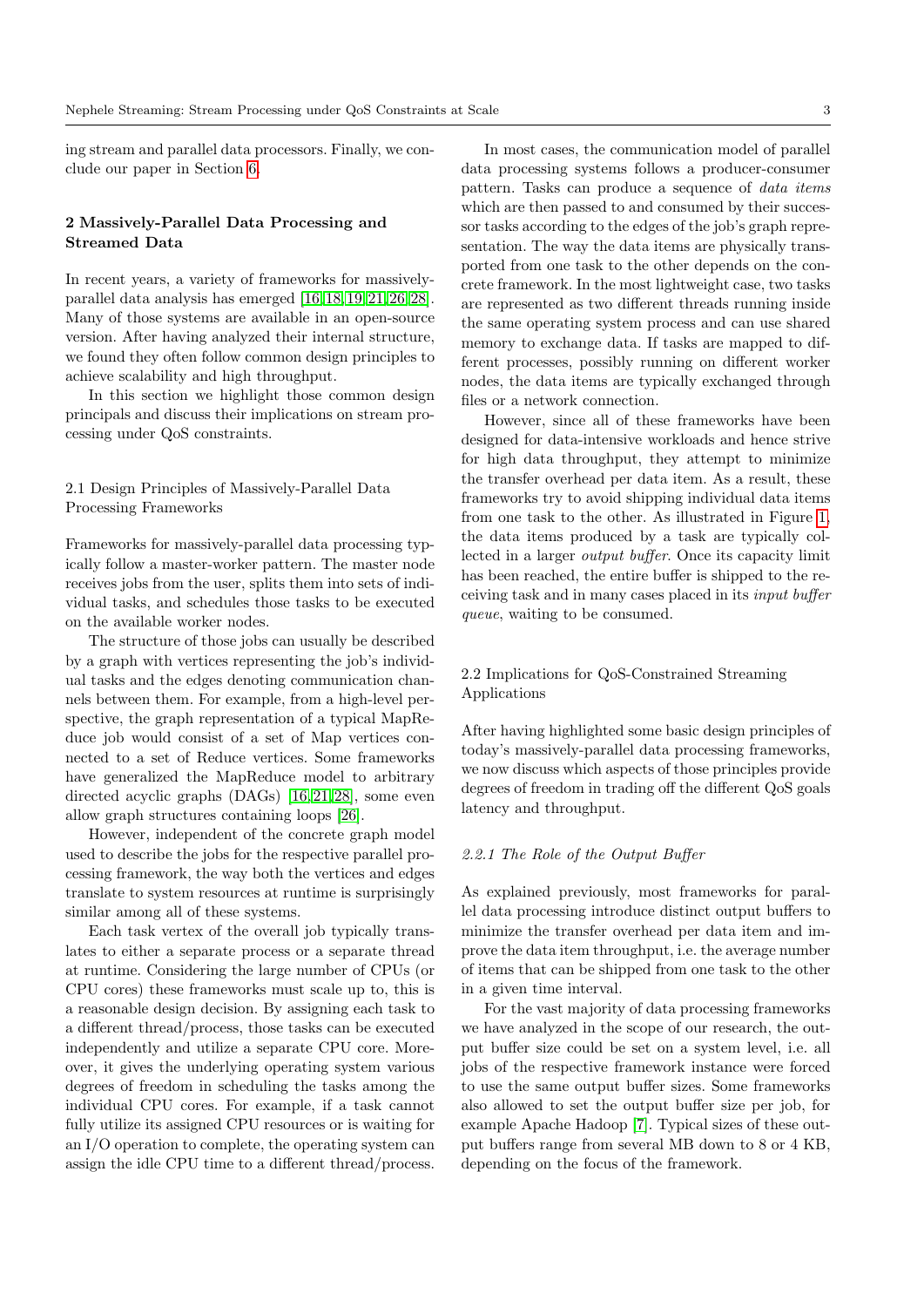

<span id="page-3-0"></span>Fig. 1 Typical processing pattern of frameworks for massively-parallel data analysis



<span id="page-3-2"></span><span id="page-3-1"></span>Fig. 2 The effect of different output buffer sizes on data item latency and throughput

While output buffers are pivotal to achieve high data throughputs, they also make it hard to optimize jobs for current massively-parallel data processors towards the QoS goal latency. Since an output buffer is typically not shipped until it has reached its capacity limit, the latency which an individual data item experiences depends on the system load.

To illustrate this effect, we created a small sample job consisting of two tasks, a sender task and a receiver task. The sender created data items of 128 bytes length at a fixed rate  $n$  and wrote them to an output buffer of a fixed size. Once an output buffer had reached its capacity limit, it was sent to the receiver through a TCP connection. We ran the job several times. After each run, we varied the output buffer size.

The results of this initial experiment are depicted in Figure [2.](#page-3-1) As illustrated in Figure  $2(a)$ , the average latency from the creation of a data item at the sender until its arrival at the receiver depends heavily on the creation rate and the size of the output buffer. With only one created data item per second and an output buffer size of 64 KB, it takes more than 222 seconds

<span id="page-3-3"></span>on an average before an item arrives at the receiver. At low data creation rates, the size of the output buffer has a significant effect on the latency. The more the data creation rate increases, the more the latency converges towards a lower bound. At a rate of  $10^8$  created items per second, we measured an average data item latency of approximately 50 milliseconds (ms), independent of the output buffer size.

As a baseline experiment, we also executed separate runs of the sample job which involved flushing incomplete output buffers. Flushing forced the system to transfer the output buffer to the receiver after each written data item. As a result, the average data item latency was uniformly 38 ms, independent of the data creation rate.

Figure [2\(b\)](#page-3-3) shows the effects of the different data creation rates and output buffer sizes on the throughput of the sample job. While the QoS objective latency suggests using small output buffers or even flushing incomplete buffers, these actions show a detrimental effect when high data throughput is desired. As depicted in Figure [2\(b\),](#page-3-3) the data item throughput that could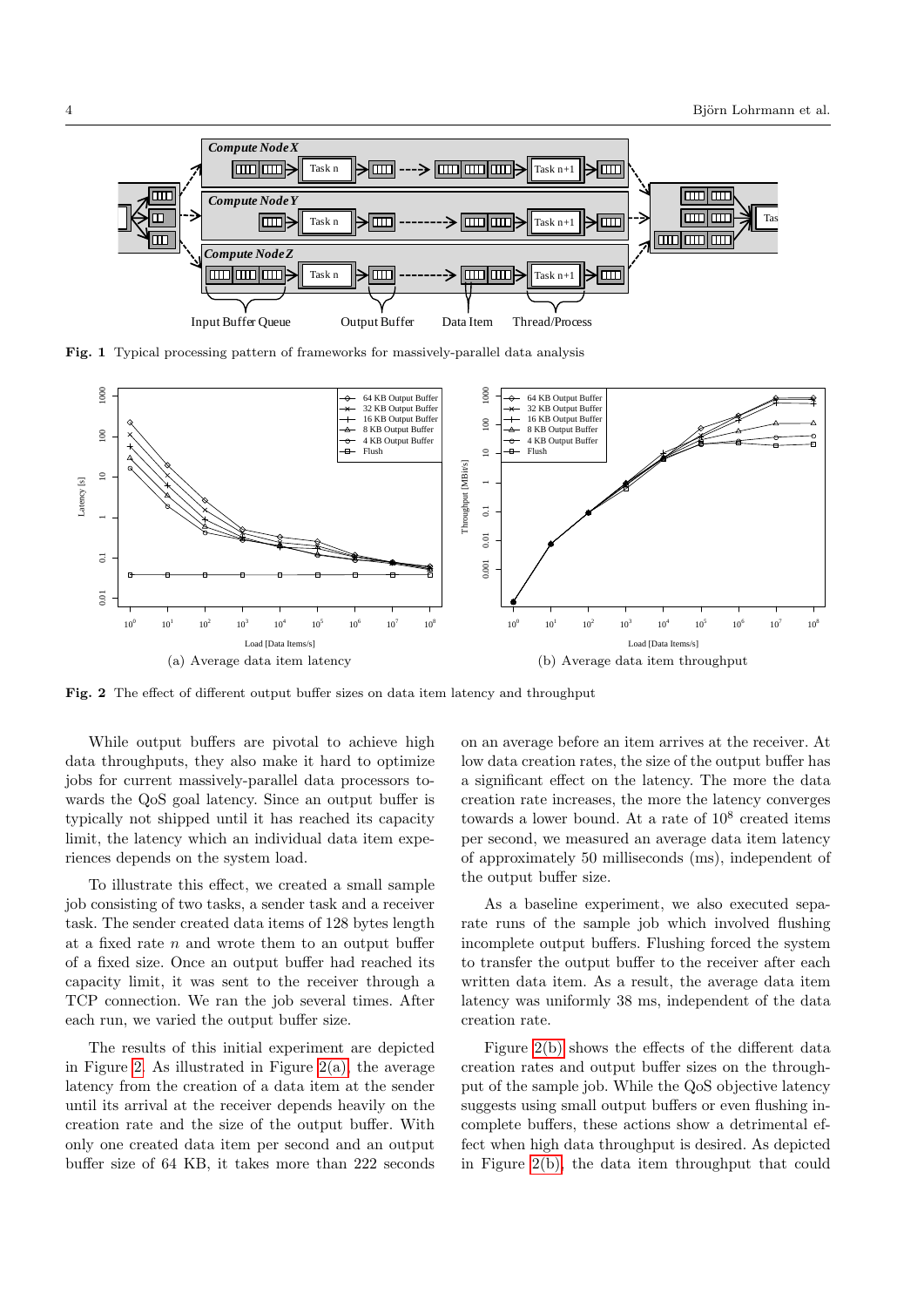be achieved grew with the size of the output buffer. With relatively large output buffers of 64 or 32 KB in size, we were able to fully saturate the 1 GBit/s network link between the sender and the receiver, given a sufficiently high data creation rate. However, the small output buffers failed to achieve a reasonable data item throughput. In the most extreme case, i.e. flushing the output buffer after every written data item, we were unable to attain a data item throughput of more than 10 MBit/s. The reason for this is the disproportionately high transfer overhead per data item (output buffer meta data, memory management, thread synchronization) that parallel data processing frameworks in general are not designed for. A similar behavior is known from the TCP networking layer, where the Nagle algorithm can be deactivated (TCP NODELAY option) to improve connection latency.

In sum, the sample job highlights an interesting trade-off that exists in current data processing frameworks with respect to the output buffer size. While jobs with low latency demands benefit from small output buffers, the classic data-intensive workloads still require relatively large output buffers in order to achieve high data throughput. This trade-off puts the user in charge of configuring a reasonable output buffer size for his job and assumes that (a) the used processing framework allows him to specify the output buffer size on a per-job basis, (b) he can estimate the expected load his job will experience, and (c) the expected load does not change over time. In practice, however, at least one of those three assumptions often does not hold. One might also argue that there is no single reasonable output buffer size for an entire job as the job consists of different tasks that produce varying data item sizes at varying rates, so that any chosen fixed output buffer size can only result in acceptable latencies for a fraction of the tasks but not for all of them.

# 2.2.2 The Role of the Thread/Process Model

Current frameworks for parallel data processing typically map different tasks to different operating system processes or at least different threads. While this facilitates natural scalability and load balancing between different CPUs or CPU cores, it also raises the communication overhead between tasks. In the most lightweight case, where different tasks are mapped to different threads within the same process and communication is performed via shared memory, the communication overhead typically only consists of thread synchronization, scheduling, and managing cache consistency issues. However, when the communicating tasks are mapped to different processes or even worker nodes,

passing data items between them additionally involves serialization/deserialization and, depending on the way the data is exchanged, writing the serialized data to the network/file system and reading it back again.

Depending on the complexity of the tasks, the communication overhead can account for a significant fraction of the overall processing time. If the tasks themselves are lightweight, but the data items are rather large and complex to serialize/deserialize (as in case of a filter operation on a nested XML structure [\[12\]](#page-17-9)), the overhead can limit the throughput and impose a considerable processing latency.



<span id="page-4-0"></span>(b) Pipeline with task chaining

Fig. 3 Different execution models with and without task chaining

As illustrated in Figure [3,](#page-4-0) a common approach to address this form of communication overhead is to chain lightweight tasks together and execute them in a single thread/process. The most popular example in the area of parallel data processing is probably the chained map functions from Apache Hadoop. However, a similar idea was also described earlier as rewriting a program to its "normal form" by Aldinucci and Danelutto [\[11\]](#page-17-10) in the context of stream parallel skeletons.

Before starting a Hadoop job, a user can specify a series of map functions to be chained. Hadoop will then execute these functions in a single process. Chaining tasks often also eliminates the need for separate output buffers. For example, in case of Hadoop's chained map functions, the user code of the next map function in the processing chain can be directly invoked on the previous map function's output. Depending on the semantics of the concatenated tasks, chaining may also render the serialization/deserialization between tasks superfluous. If the chained tasks are stateless (as typically expected from map functions in Hadoop), it is safe to pass the data items from one task to the other by reference.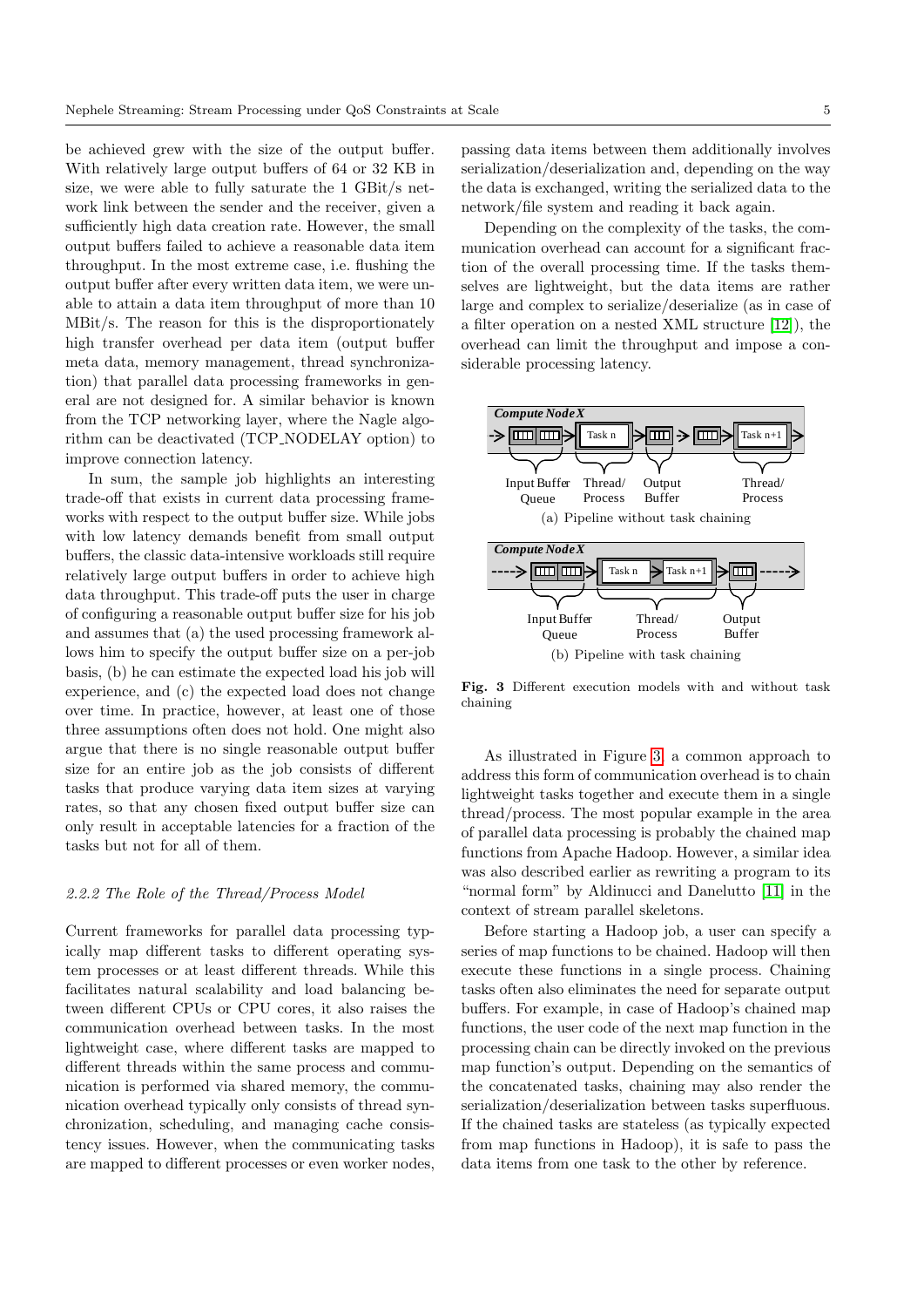With regard to stream processing, chaining tasks is an interesting approach to reduce processing latency and increase throughput at the same time. However, similar to the output buffer size, there might also be an important trade-off, especially when the job's workload is unknown in advance or likely to change over time.

Currently, task chaining is performed at compile time, so once the job is running, all chained tasks are bound to a single execution thread. In situations with low load, this might be beneficial since communication overhead is decreased and potential throughput and latency goals can be met more easily. However, when the load increases in the course of the job processing, the static chaining prevents the underlying operating system from distributing the tasks across several CPU cores. As a result, task chaining can also be disadvantageous if (a) the complexity of the chained tasks is unknown in advance or (b) the workload the streaming job has to handle is unknown or changes over time.

# <span id="page-5-0"></span>3 Automated QoS-Optimization for Streaming Applications

Currently, it is the user of a particular parallel data processing framework who must estimate the effects of the configured output buffer size and thread/process model on a job's latency and throughput characteristics in a cumbersome and inaccurate manner.

In this section, we propose an extension to parallel data processing frameworks which spares the user this hassle. Starting from the assumption that high throughput continues to be the predominant QoS goal in parallel data processing, our extension lets users add latency constraints to their job specifications. Based on these constraints, it continuously monitors the job execution and detects violations of the provided latency constraints at runtime. Our extension can then selectively trade high data throughput for a lower processing latency using two distinct strategies, adaptive output buffer sizing and dynamic task chaining.

As a proof of concept, we implemented this extension as part of our massively-parallel data processing framework Nephele [\[28\]](#page-18-4), which runs data analysis jobs based on DAGs. However, based on the common principles identified in the previous section, we argue that similar strategies are applicable to other parallel data processing frameworks as well.

#### 3.1 Prerequisites

For the remainder of the paper, we will assume that the underlying structure of a job is a DAG. For a given



<span id="page-5-1"></span>Fig. 4 Exemplary job graph with embedded runtime graph and worker node allocation

job we will formally distinguish between two representations, the job graph and the runtime graph. The job graph is a compact description of the of the job's structure provided by the user and serves as a template for constructing the runtime graph. The runtime graph is then derived from the job graph by the execution framework once the job is started.

#### 3.1.1 The Job Graph

The job graph is provided by the user and indicates to the framework which user code to run and with which degree of parallelism this should be done. It shall be defined as a DAG  $JG = (JV, JE)$  that consists of job vertices  $jv \in JV$  connected by directed job edges  $je \in$ JE.

## 3.1.2 The Runtime Graph

The runtime graph is a parallelized version of the job graph to be used by the execution framework during job execution. It shall be defined as a DAG  $G = (V, E)$ where each *runtime vertex*  $v \in V$  is a task containing user code. The directed *runtime edge*  $e = (v_1, v_2) \in E$ is a channel along which the task  $v_1$  can send data items of arbitrary size to task  $v_2$ . The terms task and runtime vertex, as well as channel and runtime edge will be used synonymously.

At runtime, each job vertex is equivalent to a set of vertices in the runtime graph. For notational simplicity we shall sometimes view job vertices as sets  $jv \subseteq V$ . Analogous, each job edge  $je \subseteq E$  shall be regarded as a set of runtime graph edges.

Each vertex of the runtime graph is allocated to a worker node by the framework. We will denote this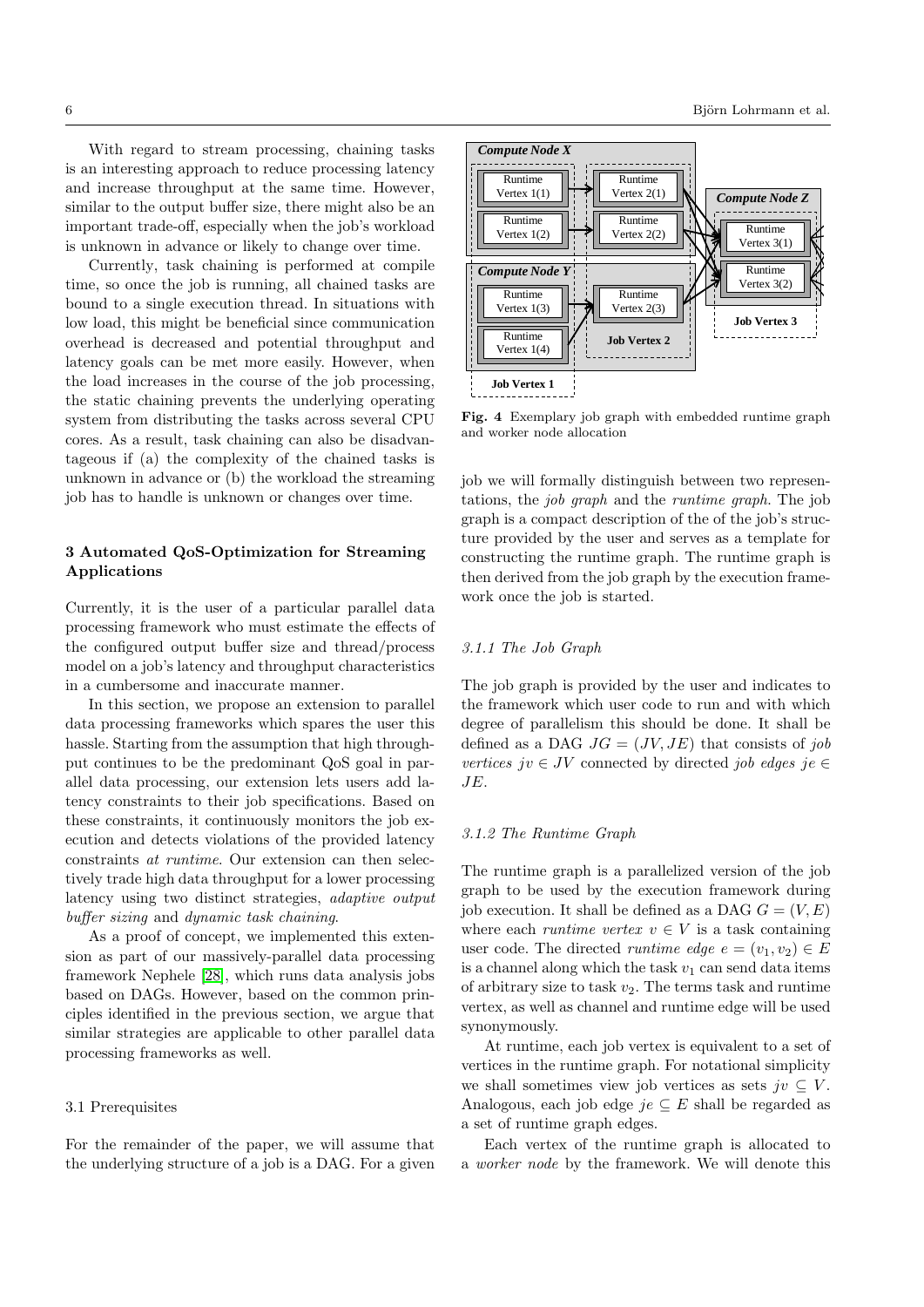mapping by  $worker(v) \in W$ , where W is the set of all worker nodes.

Figure [4](#page-5-1) shows the underlying structure of a job in an aggregated form, depicting both the job graph as well as the runtime graph. Note that the details of how the mapping between job and runtime graph is constructed is left up to the framework and that we do not make any assumption other than the existence of the two graphs and the existence of a relationship.

## 3.2 Specifying Latency Constraints

In order to specify latency constraints, a user must be aware how much latency his application can tolerate in order to still be useful. With his knowledge from the application domain a user should then identify latency critical series of vertices and edges within the job graph for which he can express required upper latency bounds in the form of job constraints. Since the job constraints are part of the job description provided by the user, they must be attached to the job graph and indicate to the framework which portions of the runtime graph to monitor and optimize.

In the following, we will first introduce the runtimelevel notions of task, channel, and sequence latency. Based on these, we will define the semantics of userprovided latency constraints on the job graph.

# <span id="page-6-1"></span>3.2.1 Task Latency

Given three tasks  $v_i, v_x, v_y \in V$ , an incoming channel  $e_{in} = (v_x, v_i)$  and an outgoing channel  $e_{out} = (v_i, v_y)$ , we shall define the *task latency*  $tl(d, v_i, v_x \rightarrow v_y)$  as the time difference between a data item  $d$  entering the user code of  $v_i$  via the channel  $e_{in}$  and the next data item exiting the user code via  $e_{out}$ .

This definition has several implications. First, task latency is undefined on source and sink tasks as these task types lack incoming or, respectively, outgoing channels. Task latencies can be infinite if the task never emits for certain in/out channel combinations. Moreover, task latency can vary significantly between subsequent items, for example, if the task reads two items but emits only one item after it has read the last one of the two. In this case the first item will have experienced a higher task latency than the second one.

#### 3.2.2 Channel Latency

Given two tasks  $v_i, v_j \in V$  connected via channel  $e =$  $(v_i, v_j) \in E$ , we define the *channel latency*  $cl(d, e)$  as the time difference between the data item  $d$  exiting the user code of  $v_i$  and entering the user code of  $v_i$ . The channel latency may also vary significantly between data items on the same channel due to differences in item size, output buffer utilization, network congestion, and queues that need to be transited on the way to the receiving task.

#### <span id="page-6-0"></span>3.2.3 Sequence Latency

We shall define a sequence as an n-tuple of connected tasks and channels. Sequences can thus be used to identify the parts of the runtime graph for which the application has latency requirements.

Let us assume a sequence  $S = (s_1, \ldots, s_n), n \geq 1$ of connected tasks and channels. The first element of the sequence is allowed to be either a task or a channel, the same holds for the last element. For example, if  $s_2$ is a task, then  $s_1$  needs to be an incoming and  $s_3$  an outgoing channel of the task. If a data item d enters the sequence S, we can define the *sequence latency*  $sl(d, S)$ that the item d experiences as  $sl^*(d, S, 1)$  where

$$
sl^*(d, S, i) = \begin{cases} l(d, s_i) + sl^*(s_i(d), S, i+1) & \text{if } i < n \\ l(d, s_i) & \text{if } i = n \end{cases}
$$

If  $s_i$  is a task, then  $l(d, s_i)$  is equal to the task latency  $tl(d, s_i, v_x \rightarrow v_y)$  and  $s_i(d)$  is the next data item emitted by  $s_i$  to be shipped via the channel  $(s_i, v_y)$ . If  $s_i$  is a channel, then  $l(d, s_i)$  is the channel latency  $cl(d, s_i)$  and  $s_i(d) = d$ .

# 3.2.4 Latency Constraints

When the user has identified latency critical portions of the job graph, he can express his requirements as latency constraints on the respective parts of the job graph. Similar to the way the runtime graph is derived from the job graph, a framework can derive runtime latency constraints from user-provided job latency constraints. We will first introduce a formal notion of job latency constraints and then describe how the relationship between job and runtime graph can be used to derive runtime latency constraints.

Job Latency Constraints Analogous to the runtime-level sequence introduced in Section [3.2.3](#page-6-0) we can define a job-level sequence. A job sequence JS shall be defined as an n-tuple of connected vertices and edges within the job graph, where both the first and last element can be a job vertex or a job edge. Each  $JS$  is hence equivalent to a set of sequences  $\{S_1, \ldots, S_n\}$  within the runtime graph.

For latency critical job sequences, the user can express his or her maximum tolerable latency as a set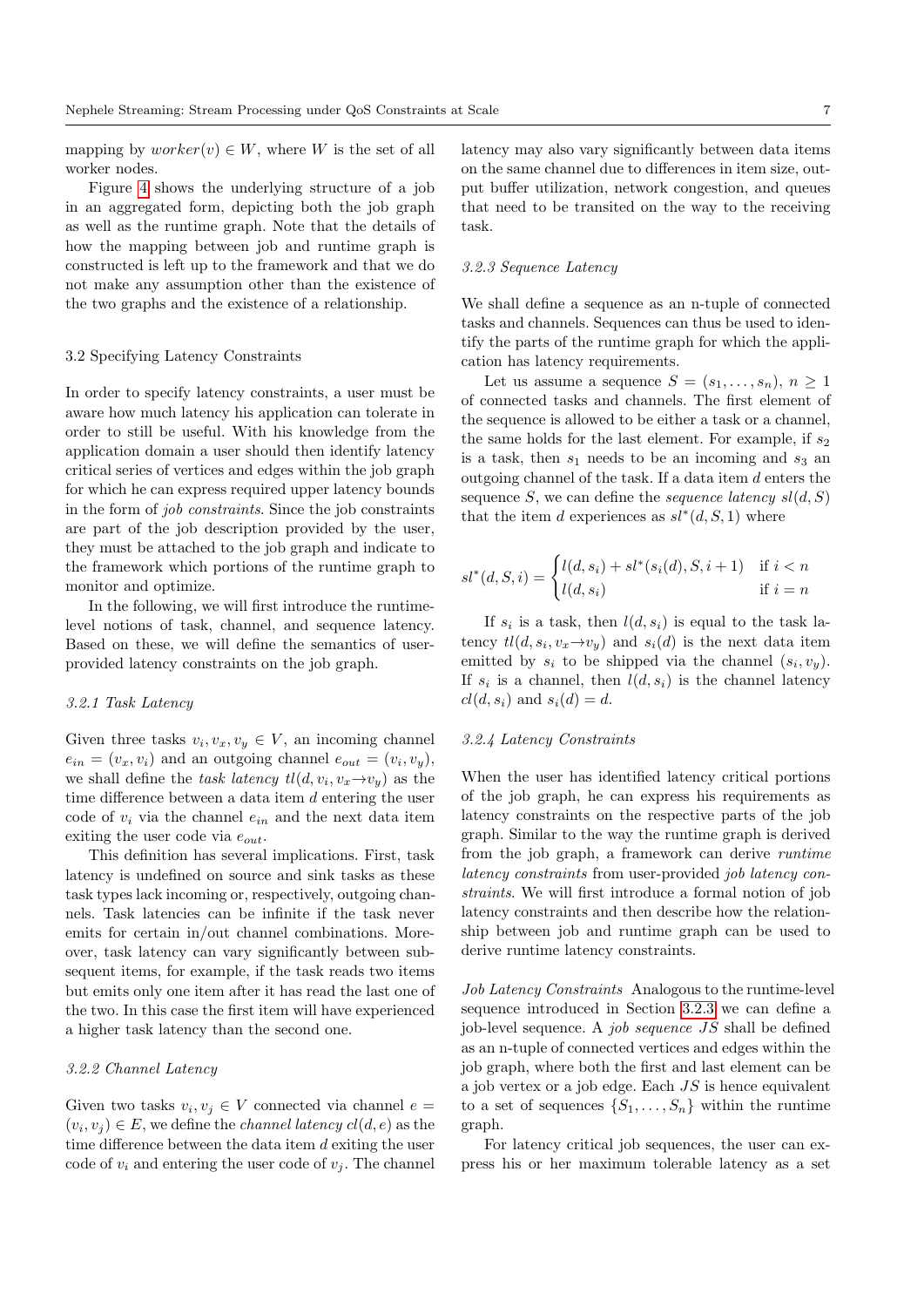of job constraints  $JC = \{jc_1, \ldots, jc_n\}$  to be attached to the job graph. Each such constraint  $jc_i = (JS, l, t)$ expresses a desired upper latency limit  $l$  for the data items passing through all the runtime-graph sequences of  $JS_i$  during any time span of t time units.

Runtime Latency Constraints A given job constraint  $jc = (JS, l, t)$  induces a set of runtime constraints  $C =$  $\{C_1, \ldots, C_n\}$ . Each runtime constraint  $C = (S_i, l, t)$  is induced by exactly one of the runtime sequences of JS. Such a runtime constraint expresses a desired upper latency limit  $l$  for the arithmetic mean of the sequence latency  $sl(d, S_i)$  over all the data items  $d \in D_t$  that enter the sequence  $S_i$  during any time span of t time units:

<span id="page-7-0"></span>
$$
\frac{\sum_{d \in D_t} sl(d, S_i)}{|D_t|} \le l_{S_i}
$$
\n(1)

Note that a runtime constraint does not specify a hard upper latency bound for every single data item but only a "statistical" upper bound over the items running through the workflow during the given time span t. While hard upper bounds for each item may be desirable, we doubt that meaningful hard upper bounds can be achieved considering the complexity of most realworld setups in which such parallel data processing frameworks are deployed. In this context the purpose of the time span  $t$  is to provide a concrete time frame for which the violations of the constraint can be tested. With  $t \to \infty$  the constraint would cover all data items ever to pass through the sequence of tasks and channels. In this case, it is not possible to evaluate during the job's execution whether or not the constraint has been violated as we may be dealing with a possibly infinite stream of items.

#### <span id="page-7-1"></span>3.3 Measuring Workflow Latency

In order to make informed decisions where to apply optimizations to a running workflow we designed and implemented means of sampling and estimating the latency of a sequence. The master node that has global knowledge about the defined latency constraints will instruct the worker nodes about where they have to perform latency measurements. For the elements (task or channel) of each constrained sequence, latencies will be measured on the respective worker node once by during a configured time interval, the measurement interval. This scheme can quickly produce high numbers of measurements with rising numbers of tasks and channels. For this reason, each node runs a QoS Reporter that locally preaggregates measurement data on the worker

node and prepares a report for each QoS Manager it has to report to. For which QoS Managers reports must be sent is determined by the scheme described in Section [3.4.](#page-8-0) To avoid bursts of reports, the QoS Reporter chooses a random offset for the reports of each QoS Manager. Each report contains the following data:

- 1. An estimation of the average channel latency of the locally incoming channels (i.e. it is an incoming channel on the worker node) of the constrained sequences that the QoS Manager is interested in. The average latency of a channel is estimated using tagged data items. A tag is a small piece of data that contains a creation timestamp and a channel identifier and it is added when a data item exits the user code of the channel's sender task and is evaluated just before the data item enters the user code of the channel's receiver task. The QoS Reporter on the receiving worker node will then add the measured latency to its aggregated measurement data. The tagging frequency is chosen in such a way that we have one tagged data item during each measurement interval if there is any data flowing through the channel. If the sending and receiving tasks are executed on different worker nodes, clock synchronization is required.
- 2. The average output buffer lifetime for each locally outgoing channel of the constrained sequences that the QoS Manager is interested in. This is the average time it took for output buffers to be filled.
- 3. An estimation of the average task latency for each task of the constrained sequences that the QoS Manager is interested in. Task latencies are measured in an analogous way to channels, but here we do not require tags. Once every measurement interval, a task will note the difference in system time between a data item entering the user code and the next data item leaving it on the channels specified in the constrained sequences. Again, the measurement frequency is chosen in a way that we have one latency measurement during each measurement interval.

As an example, let us assume a constrained sequence  $S = (e_1, v_1, e_2)$ . Tags will be added to the data items entering channel  $e_1$  once every measurement interval. Just before a tagged data item enters the user code of  $v_1$ , the tag is removed from the data item and the difference between the tag's timestamp and the current system time is added to the locally aggregated measurement data. Let us assume a latency measurement is required for the task  $v_1$  as well. In this case, just before handing the data item to the task, the current system time is stored in the task's environment. The next time the task outputs a data item to be shipped via channel  $e_2$  the difference between the current system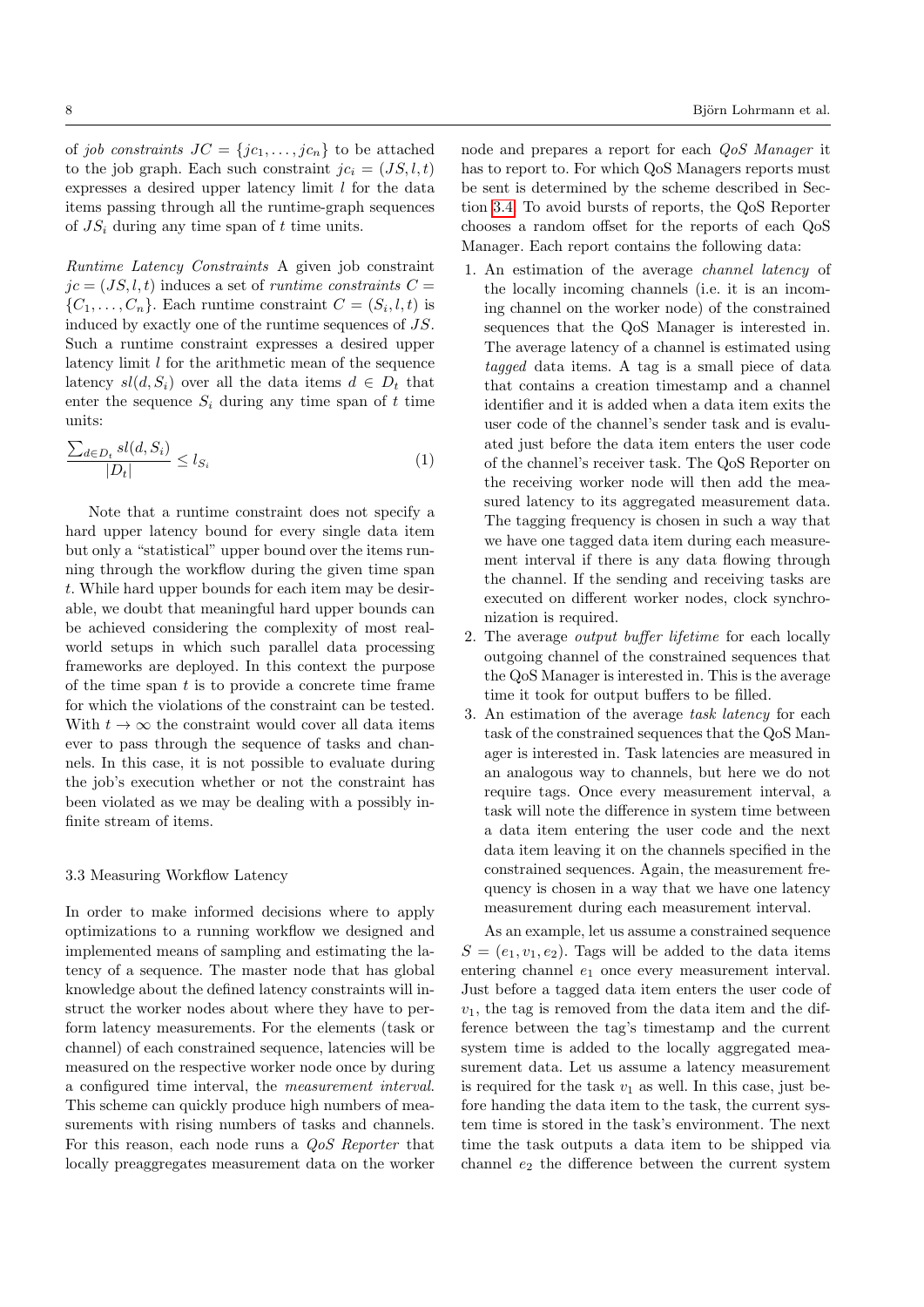time and the stored timestamp is again added to the locally aggregated measurement data. Before handing the produced data item to the channel  $e_2$ , the worker node may choose to tag it, depending on whether we still need a latency measurement for this channel. Once every measurement interval the QoS Reporters on the worker nodes flush their reports with the aggregated measurement data to the assigned QoS Managers.

A QoS Manager stores the reports it receives from its reporters. For a given constraint  $(S_i, l_{S_i}, t) \in C$ , it will keep all latency measurement data concerning the elements of  $S_i$  that are fresher than t time units and discard all older measurement data. Then, for each element of  $S_i$ , it will compute a running average over the measurement values and add the results up to an estimation of the left side of Equation [1.](#page-7-0) The accuracy of this estimation depends mainly on the chosen measurement interval.

The aforementioned *output buffer lifetime* measurements are subjected to the same running average procedure. To the running average of the *output buffer life*time of channel  $e$  over the past  $t$  time units we shall refer as  $oblt(e, t)$ . Note that the time individual data items spend in output buffers is already contained in the channel latencies, hence we do not need the output buffer lifetime to estimate sequence latencies. It does however play the role of an indicator when trying to locate channels where the output buffer sizes can be optimized (see Section [3.5\)](#page-10-0).

# <span id="page-8-0"></span>3.4 Locating Constraints Violations

The task of analyzing all of the measurement data and locating latency constraints can quickly overwhelm any central node. While it may still be possible for a central node to keep all of the measurement data in memory, it is impractical to repeatedly search through the set C of all runtime constraints in order to detect constraint violations. For large runtime graphs, even explicitly materializing all runtime constraints can be infeasible. As an example, consider a DAG such as the one in Figure [5.](#page-12-0) Due to the amount of channels between the Partitioner and Decoder, as well as between the Encoder and RTP Server tasks, the number of sequences with latency constraints grows quickly with the degree of parallelism. For this specific graph, the number of constrained runtime sequences is  $m^3$ , where m is the degree of parallelism between tasks of the same type, hence for  $m = 800$  we obtain  $512 \times 10^6$  constrained sequences. Therefore, we chose to distribute the work of locating and reacting to constraint violations in order to minimize the impact on a running job.

In the following we will first provide an overview of our distributed QoS management scheme and then provide details on how such a structure can be set up for a framework following a master-worker pattern.

#### 3.4.1 Distributed QoS Management Overview

When the master node receives the job description with attached latency constraints from a user, it schedules the tasks as usual to run on the available worker nodes. However, besides executing the scheduled tasks, worker nodes are also responsible for independently monitoring constraints and reacting to constraints violations. For this purpose, the master node assigns the roles of  $QoS$ Reporter and QoS Manager to selected worker nodes.

QoS Reporter Role A worker node with this role runs a background process that collects measurement data for all of the tasks and channels which are local to the worker node and part of a constrained runtime sequence. It collects the measurement data described in Section [3.3](#page-7-1) and also knows which measurement values to send to which QoS Manager. Reports that aggregate measurement data for the QoS Managers are sent once every measurement interval on an as-needed basis, i.e. no empty reports are sent.

QoS Manager Role A worker node with this role runs a background process that analyzes the measurement data it receives from its QoS Reporters. For this purpose, the QoS Manager is equipped with a subgraph of the original runtime graph. This subgraph both stores the measurement data and can be used to efficiently enumerate violated runtime constraints. Upon detection of a constraint violation a QoS Manager can initiate countermeasures to improve latency as described in Section [3.5.](#page-10-0)

#### 3.4.2 Distributed QoS Management Setup

For large DAGs the main complexity lies in assigning the QoS Manager role to the available worker nodes. We will briefly discuss our objectives when designing our approach to QoS Manager Setup and then propose an algorithm to efficiently allocate the QoS Manager role even for large runtime graphs.

Objectives The main objective is to split the runtime graph G into m subgraphs  $G_i = (V_i, E_i)$  each of which is to be assigned to a QoS Manager while meeting the following conditions: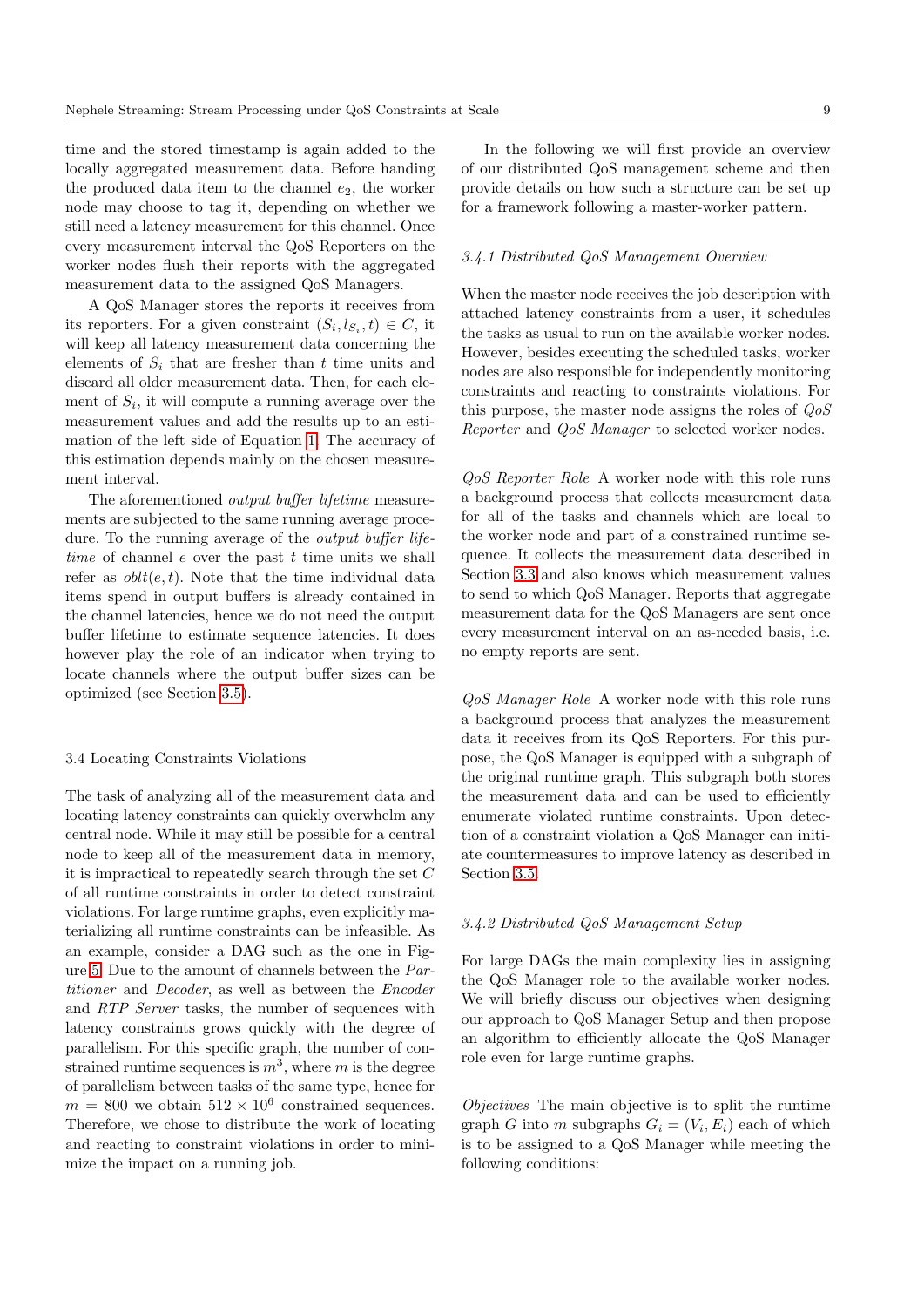- 1. The number  $m$  of subgraphs is maximized. This ensures that the amount of work to be done by each QoS Manager is minimized and thus reduces the impact on the job.
- 2. The number of common vertices between subgraphs should be minimized:

$$
\underset{G_1,\ldots,G_m}{\text{minimize}} \sum_{0 \le i < m} \sum_{j \ne i} |V_i \cap V_j|
$$

This objective reduces the amount of reports QoS Reporters have to send via network. The reason for this is that if a task or channel is part of more than one subgraph  $G_i$ , multiple QoS Managers require the measurement values of the element to be able to evaluate whether some of their constraints  $constr(G_i)$  are violated.

For some runtime graphs, objectives (1) and (2) are contradictory. Since we deem the network traffic caused by the QoS Reporters to be negligible, we believe condition (1) should be the primary focus. Every allocation that optimizes the above objectives must however fulfill the following side conditions:

– Every constraints lies within exactly one subgraph  $G_i$  and is thus attended to by exactly one QoS Manager. Given that  $constr(G_i)$  is the subset of runtime constraints whose sequence elements (tasks and channels) are included in  $G_i$ , the subgraphs must be chosen so that

$$
\bigcup_{0 \le i < m} constr(G_i) = C
$$

and all  $constr(G_i)$  are pairwise disjoint.

- The subgraphs  $G_i = (V_i, E_i)$  are of minimal size and thus do not contain any vertices irrelevant for the constraints. Given that  $vertices(C)$  is the set of vertices contained in the sequences of  $C's$  constraints, the following equation must hold:

 $vertices(constr(G_i)) = V_i$ 

QoS Manager Setup After worker nodes have been allocated for all tasks, the master node will compute the subgraphs  $G_i = (V_i, E_i)$  and send each one to a worker node so that it can start the QoS Manager background process.

Algorithm [1](#page-9-0) presents an overview of our approach to compute the subgraphs  $G_i$ . The algorithm is passed the user-defined job graph and job constraints and computes a set of QoS Manager allocations in the form of tuples  $(w_i, G_i)$ , where  $w_i$  is the worker node supposed to run the QoS Manager for the (runtime) subgraph  $G_i$ . First,  $GetConstrainedPaths()$  enumerates

all paths (tuples of job vertices) through the job graph which are covered by a job constraint. We do not provide pseudo-code for  $GetConstrained Paths()$  as the paths can be enumerated by simple depth-first traversal of the job graph. For each such path, we invoke  $GetQoSManagers()$  to compute a set of  $(w_i, G_i)$  tuples which is then merged into the set of already existing set of of QoS Manager allocations.

<span id="page-9-0"></span>

| Algorithm 1 Compute QoSSetup( $JG, JC$ )                       |
|----------------------------------------------------------------|
| <b>Require:</b> Job graph $JG$ and set of job constraints $JC$ |
| 1: managers $\leftarrow \emptyset$                             |
| 2: for all path in $GetConstrainedPaths(JG, JC)$ do            |
| for all $(w_i, G_i)$ in $GetQoSManagers(path)$ do<br>3:        |
| if $\exists (w_i, G_i^*) \in managers$ then<br>4:              |
| $G_i^* \leftarrow mergeGraphs(G_i^*, G_i)$<br>5:               |
| 6:<br>else                                                     |
| 7:<br>$managers \leftarrow management \cup \{(w_i, G_i)\}\$    |
| end if<br>8:                                                   |
| end for<br>9:                                                  |
| $10:$ end for                                                  |
| 11: return <i>managers</i>                                     |
|                                                                |

Algorithm [2](#page-9-1) computes the set of tuples  $(w_i, G_i)$  that models which worker node runs a QoS Manager for the (runtime) subgraph  $G_i$ , where each  $G_i$  is derived by splitting up the runtime graph corresponding to the given job graph path. First, it uses  $GetAnchorVertex()$ to determine an anchor job vertex on the path. The anchor vertex serves as a starting point when determining the QoS Managers and their subgraphs. The function  $PartitionByWorker()$  is used to split the anchor vertex into disjoint sets of runtime vertices that have been allocated to run on the same worker node. Using  $GraphExpand()$  each such set  $V_i$  of runtime vertices is then expanded to a runtime subgraph. This is done by traversing the runtime graph both forwards and backwards (i.e. with and against the edge direction of the DAG), starting from the set of runtime vertices  $V_i$ .

<span id="page-9-1"></span>

| Algorithm $2 \text{ GetQoSManagers}(path)$                          |
|---------------------------------------------------------------------|
| <b>Require:</b> $path \in JV^n$                                     |
| 1: anchor $\leftarrow GetAnotherVertex(path)$                       |
| 2: $ret \leftarrow \emptyset$                                       |
| 3: for all $V_i$ in $PartitionByWorker(anchor)$ do                  |
| 4: $ret \leftarrow ret \cup \{(worker(V_i[0]), GraphExpand(V_i))\}$ |
| $5:$ end for                                                        |
| $6:$ return ret                                                     |

Finally, Algorithm [3](#page-10-1) illustrates a simple heuristic to pick an anchor vertex for a constrained path through the job graph. The heuristic considers those job vertices as anchor candidates that have the highest worker count. It then picks the anchor candidate that has the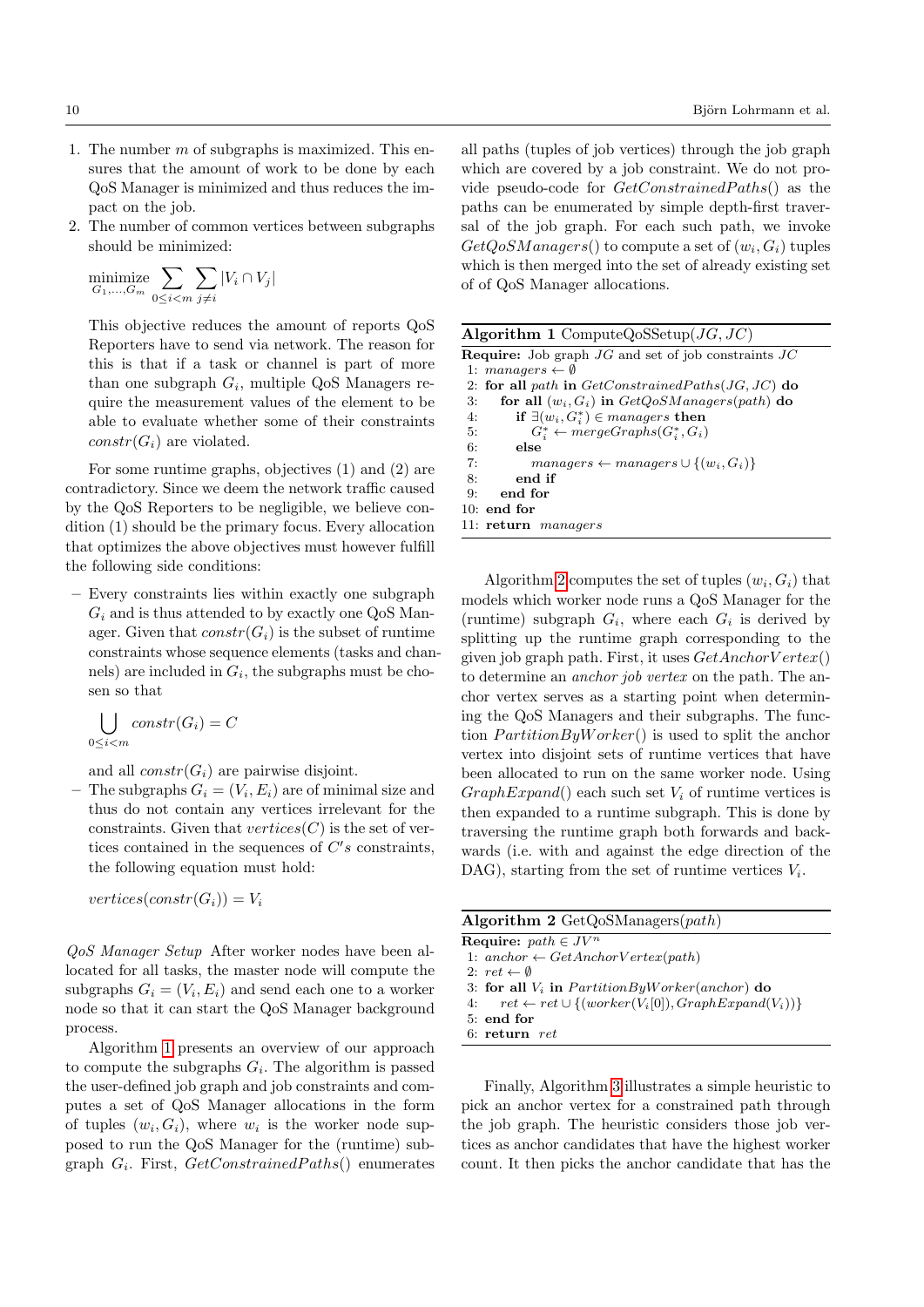job edge with the lowest number of runtime edges. To do so,  $cntChan(jv, path)$  returns the number of runtime edges of the ingoing or outgoing job edge of  $j\upsilon$ within the given path with the lowest number of runtime edges. The reasoning behind this is that anchor vertices with low numbers of runtime edges are more likely to produce smaller subgraphs for the QoS Managers when invoking GraphExpand() in Algorithm [2.](#page-9-1)

<span id="page-10-1"></span>

| Algorithm 3 GetAnchorVertex $(path)$                                           |
|--------------------------------------------------------------------------------|
| <b>Require:</b> $path = (iv_1, \ldots, iv_n) \in JV^n$                         |
| 1: $ret \leftarrow \{iv_1, \ldots, iv_n\}$                                     |
| 2: $maxWork \leftarrow max\{cntWorks(iv) iv \in ret\}$                         |
| 3: $ret \leftarrow ret \setminus \{jv \in ret   cntWorks(jv) < maxWork\}$      |
| 4: $minEdge \leftarrow min\{cntEdge(iv, path)   iv \in ret\}$                  |
| 5: $ret \leftarrow ret \setminus \{jv \in ret   cntEdge(jv, path) > minEdge\}$ |
| 6: return $ret[0]$                                                             |
|                                                                                |

QoS Reporter Setup The setup of the QoS Reporter processes is directly based on the QoS Manager setup. For each constrained runtime vertex  $v \in V$  there is at least one QoS Manager with a subgraph  $G_i = (V_i, E_i)$ and  $v \in V_i$ . The master node tracks this accordingly and instructs the QoS Reporter to send measurement values of the running task to all interested QoS Managers. Channels are tracked in an analogous way.

#### <span id="page-10-0"></span>3.5 Reacting to Latency Constraint Violations

Based on the workflow latency measured as described in Section [3.3,](#page-7-1) each QoS Manager process can identify those sequences of its assigned runtime subgraph  $G_i$ that violate their constraint and initiate countermeasures to improve latency. It will apply countermeasures until the constraint has been met or the necessary preconditions for applying countermeasures are not met anymore. In this case it will report the failed optimization attempt to the master node which in turn notifies the user who has to either change the job or revise the constraints.

Given a runtime subgraph  $G_i = (V_i, E_i)$ , a runtime sequence  $S = (s_1, \ldots, s_n)$ , and a violated latency constraint  $(S, l, t)$ , the QoS Manager attempts to eliminate the effect of improperly sized output buffers by adjusting the buffer sizes for each channel in S individually and can apply dynamic task chaining to reduce latencies further. Buffer size adjustment is an iterative process which may increase or decrease buffer sizes at multiple channels, depending on the measured latencies. Note that after each run of the buffer adjustment procedure the QoS Manager waits until all latency measurement values based on the old buffer sizes have been

flushed out. The conditions and procedures for changing buffer sizes and dynamic task chaining are outlined in the following sections.

### 3.5.1 Adaptive Output Buffer Sizing

For each channel  $e \in E_i$  in the given sequence S the QoS Manager permanently receives output buffer lifetime measurements (see Section [3.3\)](#page-7-1) and maintains a running average  $oblt(e, t)$  of all measurements fresher than  $t$  time units. It then estimates the *average out*put buffer latency of the data items that have passed through the channel during the last  $t$  time units as  $obl(e, t) = \frac{oblt(e, t)}{2}$ . If  $obl(e, t)$  supersedes both a sensible minimum threshold (for example 5 ms) and the task latency of the channel's source task, the QoS Manager sets the new output buffer size  $obs^*(e)$  to

$$
obs^*(e) = max(\epsilon, obs(e) \times r^{obl(e,t)})
$$
\n(2)

where  $\epsilon > 0$  is an absolute lower limit on the buffer size,  $obs(e)$  is the current output buffer size, and  $0 <$  $r < 1$ . We chose  $r = 0.98$  and  $\epsilon = 200$  bytes as a default. This approach might reduce the output buffer size so much that most records do not fit inside the output buffer anymore, which is detrimental to both throughput and latency. Hence, if  $obl(e) \approx 0$ , we will increase the output buffer size to

$$
obs^*(e) = min(\omega, s \times obs(e))
$$
\n(3)

where  $\omega > 0$  is an upper bound for the buffer size and  $s > 1$ . For our prototype we chose  $s = 1.1$ .

Note that some channels may be in the subgraph of multiple QoS Managers and that these may try to change its output buffer size at the same time. To deal with this, the worker node applies the buffer size update it receives first and discards any older updates. Additionally it will notify all relevant QoS Managers of the buffer size update with the next measurement value report so that they can keep their data up-to-date.

#### 3.5.2 Dynamic Task Chaining

Task chaining pulls certain tasks into the same thread, thus eliminating the need for queues and thread-safe data item hand-over between these tasks. In order to be able to chain a series of tasks  $v_1, \ldots, v_n \in V_i$  within the constrained sequence S they need to fulfill the following conditions:

– They all run as separate threads within the same process on the worker node, which excludes any already chained tasks.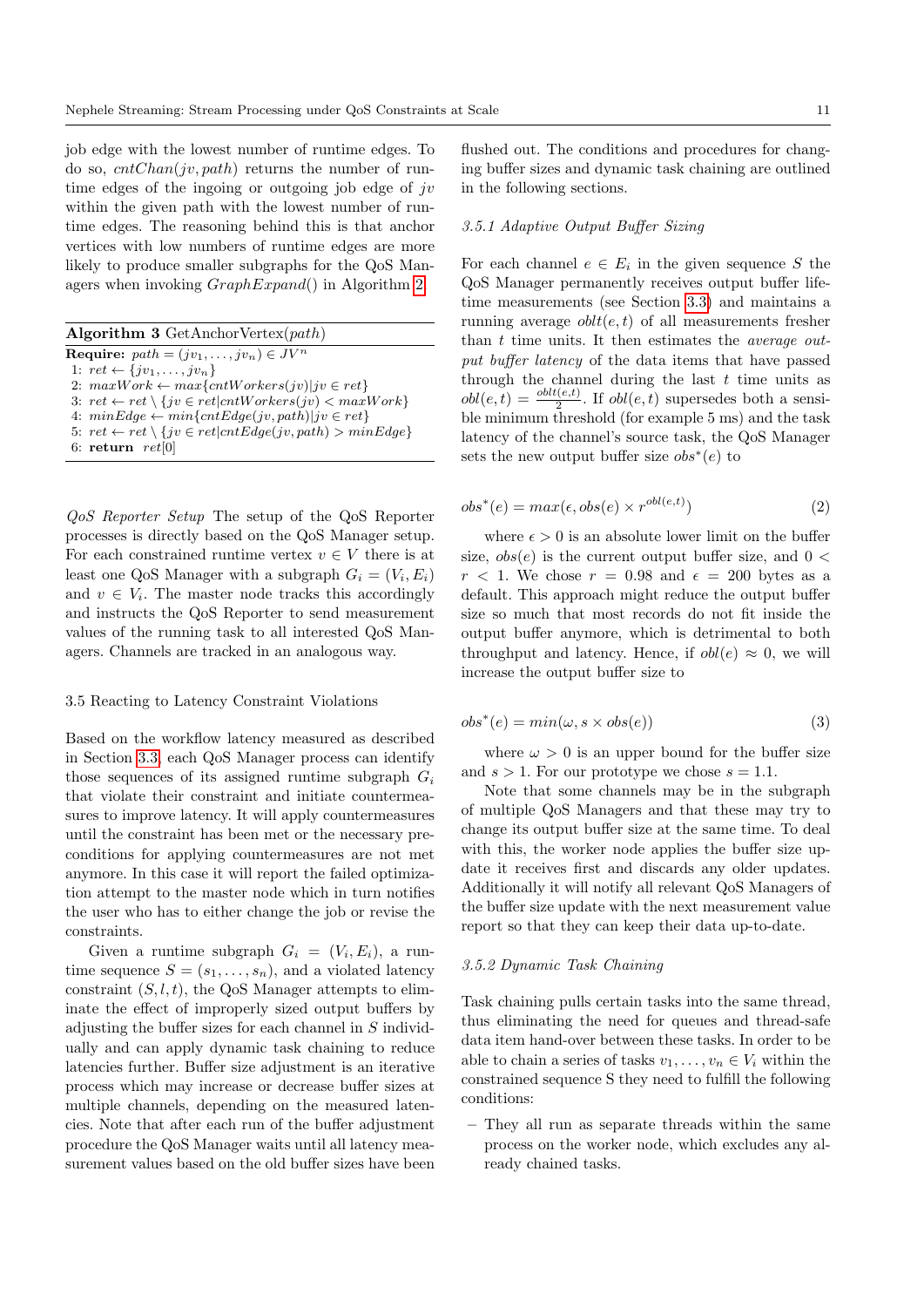- The sum of the CPU utilizations of the task threads is lower than the capacity of one CPU core or a fraction thereof, for example 90% of a core. How such profiling information can be obtained has been described in [\[15\]](#page-17-11).
- They form a path through the QoS Manager's runtime subgraph, i.e. each pair  $v_i, v_{i+1} \in V_i$  is connected by a channel  $e = (v_i, v_{i+1}) \in E_i$ .
- None of the tasks has more than one incoming and more than one outgoing channel, with the exception of the first task  $v_1$  which is allowed to have multiple incoming channels and the last task  $v_n$  which is allowed to have multiple outgoing channels.

The QoS Manager looks for the longest chainable series of tasks within the sequence. If it finds one, it instructs the worker node to chain the respective tasks. When chaining a series of tasks the worker node needs to take care of the input queues between them. There are two principal ways of doing this. The first one is to simply drop the existing input queues between these tasks. Whether this is acceptable or not depends on the nature of the workflow, for example in a video stream scenario it is usually acceptable to drop some frames. The second one is to halt the first task  $v_1$  in the series and wait until the input queues between all of the subsequent tasks  $v_2, \ldots, v_n$  in the chain have been drained. This will temporarily increase the latency in this part of the graph due to a growing input queue of  $v_1$  that needs to be reduced after the chain has been established.

# 3.6 Relation to Fault Tolerance

In large clusters, individual nodes are likely to fail [\[19\]](#page-18-1). Therefore, it is important to point out how our proposed techniques to trade off high throughput against low latency at runtime affect the fault tolerance capabilities of current data processing frameworks.

As these parallel data processors mostly execute arbitrary black-box user code, currently the predominant approach to guard against execution failures is referred to as log-based rollback-recovery in literature [\[20\]](#page-18-6). Besides sending the output buffers with the individual data items from the producing to the consuming task, the parallel processing frameworks additionally materialize these output buffers to a (distributed) file system. As a result, if a task or an entire worker node crashes, the data can be re-read from the file system and fed back into the re-started tasks. The fault tolerance in Nephele is also realized that way.

Our two proposed optimizations affect this type of fault tolerance mechanism in different ways: Our first approach, the adaptive output buffer sizing, is completely transparent to a possible data materialization because it does not change the framework's internal processing chain for output buffers but simply the size of these buffers. Therefore, if the parallel processing framework wrote output buffers to disk before the application of our optimization, it will continue to do so even if adaptive output buffer sizing is in operation.

For our second optimization, the dynamic task chaining, the situation is different. With dynamic task chaining activated, the data items passed from one task to the other no longer flow through the framework's internal processing chain. Instead, the task chaining deliberately bypasses this processing chain to avoid serialization/deserialization overhead and reduce latency. Possible materialization points may therefore be incomplete and useless for a recovery.

We addressed this problem by introducing an additional annotation to the Nephele job description. This annotation prevents our system from applying dynamic task chaining to particular parts of the DAG. This way our streaming extension might lose one option to respond to violations of a provided latency goal, however, we are able to guarantee that Nephele's fault tolerance capabilities remain fully intact.

# <span id="page-11-0"></span>4 Evaluation

After having presented both the adaptive output buffer sizing and the dynamic task chaining for Nephele, we will now evaluate their impact based on an example job. To put the measured data into perspective, we also implemented the example job for another parallel data processing framework with streaming capabilities, namely Hadoop Online [\[1\]](#page-17-12).

We chose Hadoop Online as a baseline for comparison for three reasons: First, Hadoop Online is opensource software and was thus available for evaluation. Second, among all large-scale data processing frameworks with streaming capabilities, we think Hadoop Online currently enjoys the most popularity in the scientific community, which also makes it an interesting subject for comparison. Finally, in their research paper, the authors describe the continuous query feature of their system to allow for near-real-time analysis of data streams [\[18\]](#page-17-6). However, they do not provide any numbers on the actually achievable processing latency. Our experiments therefore also shed light on this question.

Please note that the experimental results presented in the following supersede the results from our previous publication [\[24\]](#page-18-5). Although the example job is nearly identical to the one used in the original paper, we were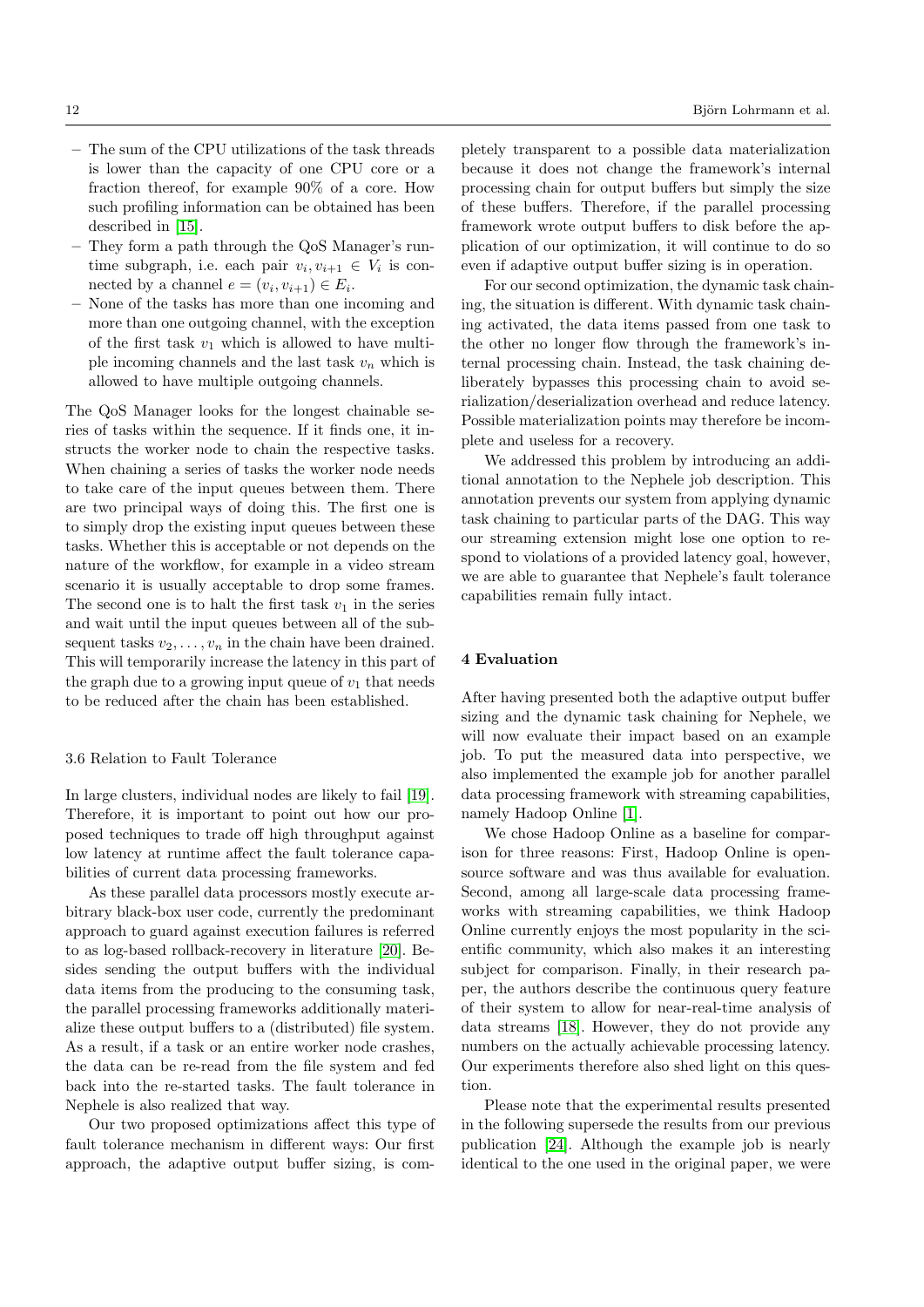able to run the job on a significantly larger testbed (200 servers compared to ten servers) for this article. For the sake of a clearer presentation, we decided not to include the description of the original testbed and the experimental results again, however, would like to refer the interested reader to [\[24\]](#page-18-5).

# 4.1 Job Description

The job we use for the evaluation is motivated by the "citizen journalism" use case described in the introduction. We consider a web platform which offers its users to broadcast incoming video streams to a larger audience. However, instead of simple video transcoding which is done by existing video streaming platforms, our system additionally groups related video streams, merges them to a single stream, and also augments the stream with additional information, such as Twitter feeds or other social network content. The idea is to provide the audience of the merged stream with a broader view of a situation by automatically aggregating related information from various sources.

In the following we will describe the structure of the job, first for Nephele and afterwards for Hadoop Online.

#### <span id="page-12-1"></span>4.1.1 Structure of the Nephele Job

Figure [5](#page-12-0) depicts the structure of the Nephele evaluation job. The job consists of six distinct types of tasks. Each type of task is executed with a degree of parallelism of  $m$ , spread evenly across  $n$  worker nodes.

The first tasks are of type *Partitioner*. Each *Par*titioner task acts as a TCP/IP server for incoming video feeds, receives H.264 encoded video streams, assigns them to a group of streams and forwards the video stream data to the Decoder task responsible for streams of the assigned group. In the context of this evaluation job, we group video streams by a simple attribute which we expect to be attached to the stream as meta data, such as GPS coordinates. More sophisticated approaches to detect video stream correlations are possible but beyond the scope of our evaluation.

The Decoder tasks are in charge of decompressing the encoded video packets into distinct frames which can then be manipulated later in the workflow. For the decoding process, we rely on the xuggle library [\[8\]](#page-17-13).

Following the Decoder, the next type of tasks in the processing pipeline are the Merger tasks. Merger tasks consume frames from grouped video streams and merge the respective set of frames to a single output frame. In our implementation the merge step simply consists of tiling the individual input frames in the output frame.



<span id="page-12-0"></span>Fig. 5 Runtime graph of the Nephele job

After having merged the grouped input frames, the Merger tasks send their output frames to the next task type in the pipeline, the *Overlay* tasks. An *Overlay* task augments the merged frames with information from additional related sources. For the evaluation, we designed each Overlay task to draw a marquee of Twitter feeds inside the video stream, which are picked based on locations close to the GPS coordinates attached to the video stream.

The output frames of the Overlay tasks are encoded back into the H.264 format by a set of Encoder tasks and then passed on to tasks of type RTP Server. These tasks represent the sink of the streams in our workflow. Each task of this type passes the incoming video streams on to an RTP server which then offers the video to an interested audience.

# <span id="page-12-2"></span>4.1.2 Structure of the Hadoop Online Job

For Hadoop Online, the example job exhibits a similar structure as for Nephele, however, the six distinct tasks have been distributed among the map and reduce functions of two individual MapReduce jobs. During the experiments on Hadoop Online, we executed the exact same task code as for Nephele apart from some additional wrapper classes we had to write in order to achieve interface compatibility.

As illustrated in Figure [6](#page-13-0) we inserted the initial Partitioner task into the map function of the first MapReduce job. Following the continuous query example from the Hadoop Online website, the task basically "hijacks"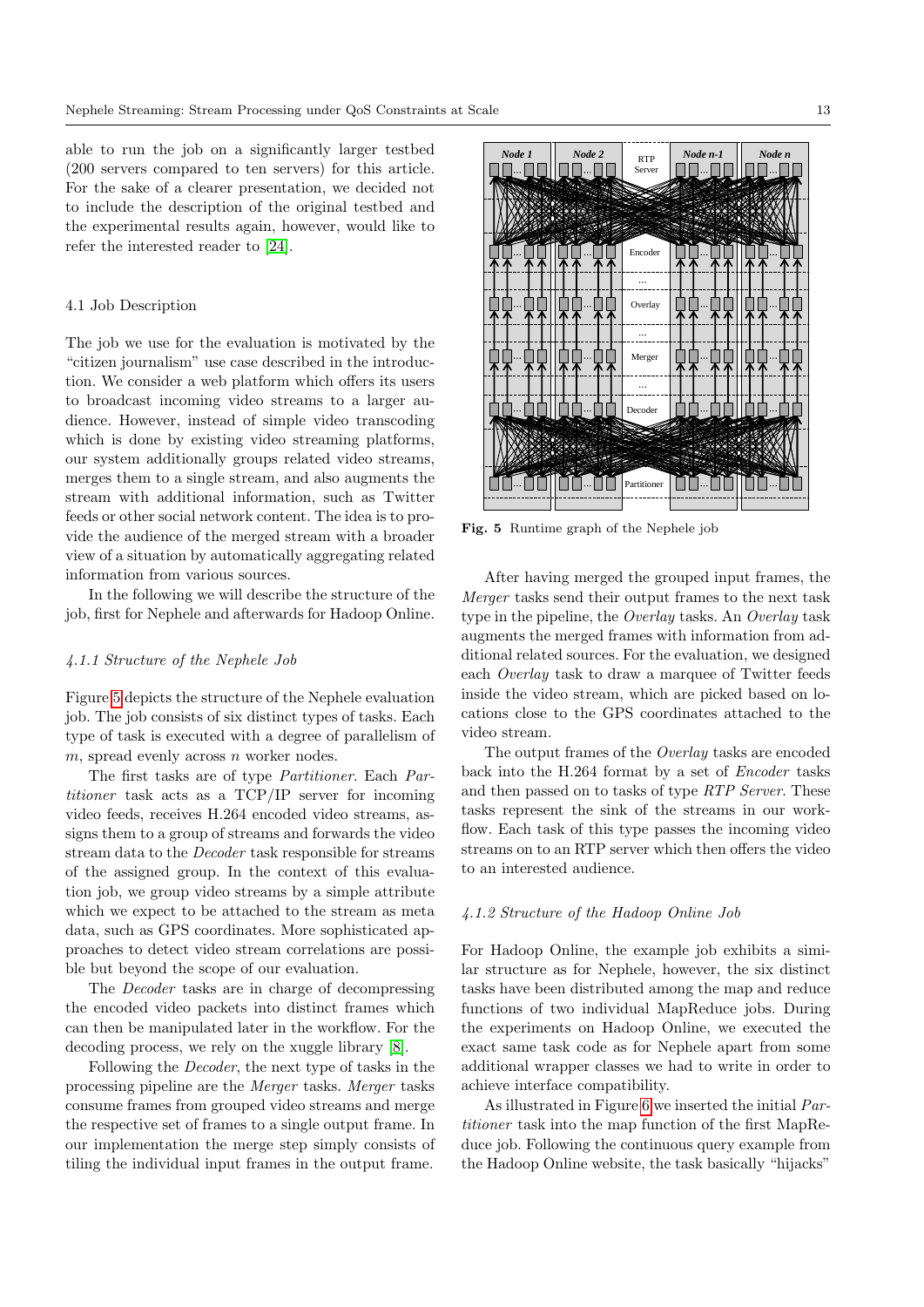Job 2 Reduce Phase

Job 2 Map Phase

Chain Mapper

Job 1 Reduce Phase

<span id="page-13-0"></span>Job 1 Map Phase

individual frames.

the map slot with an infinite loop and waits for incoming H.264 encoded video streams. Upon the reception of the stream packet, the packet is put out with a new key, such that all video streams within the same group will arrive at the same parallel instance of the reducer. The reducer function then accommodates the previously described Decoder task. As in the Nephele job, the Decoder task decompresses the encoded video packets into

Fig. 6 Runtime graph of the Hadoop Online job

*Node 1 Node n*

RTP Server

In

П - 8

Decoder

 $\mathbf{r}$ 

Partitioner

Merger

Overlay

Encoder

The second MapReduce job starts with the three tasks Merger, Overlay, and Encoder in the map phase. Following our experiences with the computational complexity of these tasks from our initial Nephele experiments, we decided to use a Hadoop chain mapper and execute all of these three tasks consecutively within a single map process. Finally, in the reduce phase of the second MapReduce job, we placed the task RTP Server. The RTP Server tasks again represented the sink of our data streams.

In comparison to the classic Hadoop, the evaluation job exploits two distinct features of the Hadoop Online prototype, i.e. the support for continuous queries and the ability to express dependencies between different MapReduce jobs. The continuous query feature allows to stream data from the mapper directly to the reducer. The reducer then runs a moving window over the received data. We set the window size to 100 ms during the experiments. For smaller window sizes, we experienced no significant effect on the latency.



<span id="page-13-1"></span>Fig. 7 Latency w/o optimizations (6400 video streams, degree of parallelism  $m = 800$ , 32 KB fixed output buffer size)

#### 4.2 Experimental Setup

We executed our evaluation job on a cluster of  $n = 200$ commodity servers. Each server was equipped with an Intel Xeon E3-1230 V2 3.3 GHz (four real CPU cores plus hyper-threading activated) and 16 GB RAM. The nodes were connected via regular Gigabit Ethernet links and ran Linux (kernel version 3.3.8) as well as and Java 1.6.0.26, which is required by Nephele's worker component. Additionally, each server launched a Network Time Protocol (NTP) daemon to maintain clock synchronization among the workers. During the entire experiment, the measured clock skew was below 2 ms among the machines.

Each of the worker nodes ran eight tasks of type Decoder, Merger, Overlay and RTP Server, respectively. The number of incoming video streams was fixed for each experiment and they were evenly distributed over the Partitioner tasks. We always grouped and subsequently merged four streams into one aggregated video stream. Each video stream had a resolution of  $320 \times 240$ pixels and was H.264 encoded. The initial output buffer size was 32 KB. Unless noted otherwise, all tasks had a degree of parallelism of  $m = 800$ .

Those experiments that were conducted on Nephele with latency constraints in place, specified one run-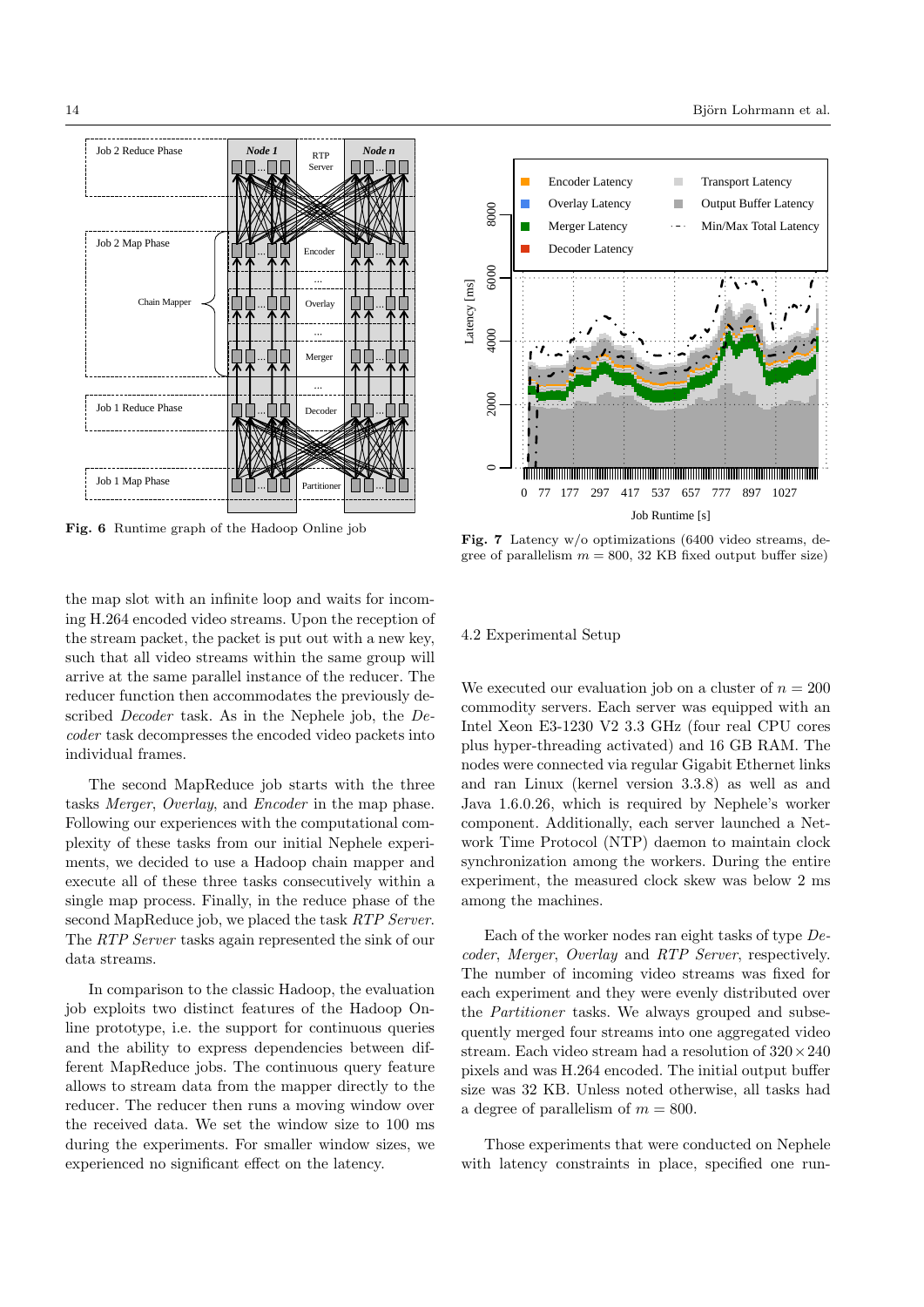

<span id="page-14-0"></span>Fig. 8 Latency with adaptive buffer sizing (6400 video streams, degree of parallelism  $m = 800$ , 32 KB initial output buffer size)

time constraint  $c = (S, l, t)$  for each possible runtime sequence

$$
S = (e_1, v_D, e_2, v_M, e_3, v_O, e_4, v_E, e_5)
$$
\n<sup>(4)</sup>

where  $v_D, v_M, v_O, v_E$  represent tasks of the types Decoder, Merger, Overlay and Encoder, respectively. The altogether  $512 \times 10^6$  constraints specified the same upper latency bound  $l = 300$  ms over the data items within the past  $t = 15$  seconds. The measurement interval on the worker nodes was set to 15 seconds, too.

## 4.3 Experimental Results

We evaluated our approach on the Nephele framework with the job described in Section [4.1.1](#page-12-1) in three scenarios which are (1) without any kind of latency optimizations (2) with adaptive output buffer sizing and (3) with adaptive output buffer sizing as well as dynamic task chaining. As a baseline for comparison with other frameworks we evaluated the Hadoop Online job described in Section [4.1.2](#page-12-2) on the same testbed.

# 4.3.1 Latency without Optimizations

First, we ran the Nephele job with constraints in place but prevented the QoS Managers from applying any optimizations. Figure [7](#page-13-1) summarizes the aggregated measurement data of all QoS Managers. As described in



<span id="page-14-1"></span>Fig. 9 Latency with adaptive buffer sizing and dynamic task chaining (6400 video streams, degree of parallelism  $m = 800$ , 32 KB initial output buffer size)

Section [3.3,](#page-7-1) each QoS Manager maintains running averages of the measured latencies of its tasks and channels. Each sub-bar displays the arithmetic mean over the running averages for tasks/channels of the same type. For the plot, each channel latency is split up into mean output buffer latency (dark gray) and mean transport latency (light gray), which is the remainder of the channel latency after subtracting output buffer latency. Hence, the total height of each bar is the sum of the arithmetic means of all task/channel latencies and gives an impression of the current overall workflow latency. The dot-dashed lines provide information about the distribution of measured sequence latencies (min and max).

The total workflow latency fluctuated between 3.5 and 5.5 seconds. The figure clearly shows that output buffer and channel latencies massively dominated the total workflow latency, so much in fact that most task latencies are hardly visible at all. The main reason for this is the output buffer size of 32 KB which was too large for the compressed video stream packets between Partitioner and Decoder tasks, as well as Encoder and RTP Server tasks. These buffers sometimes took longer than 1 second to be filled and when they were placed into the input queue of a Decoder they would take a while to be processed. The situation was even worse between the *Encoder* and *RTP Server* tasks as the number of streams had been reduced by four and thus it took even longer to fill a 32 KB buffer. Between the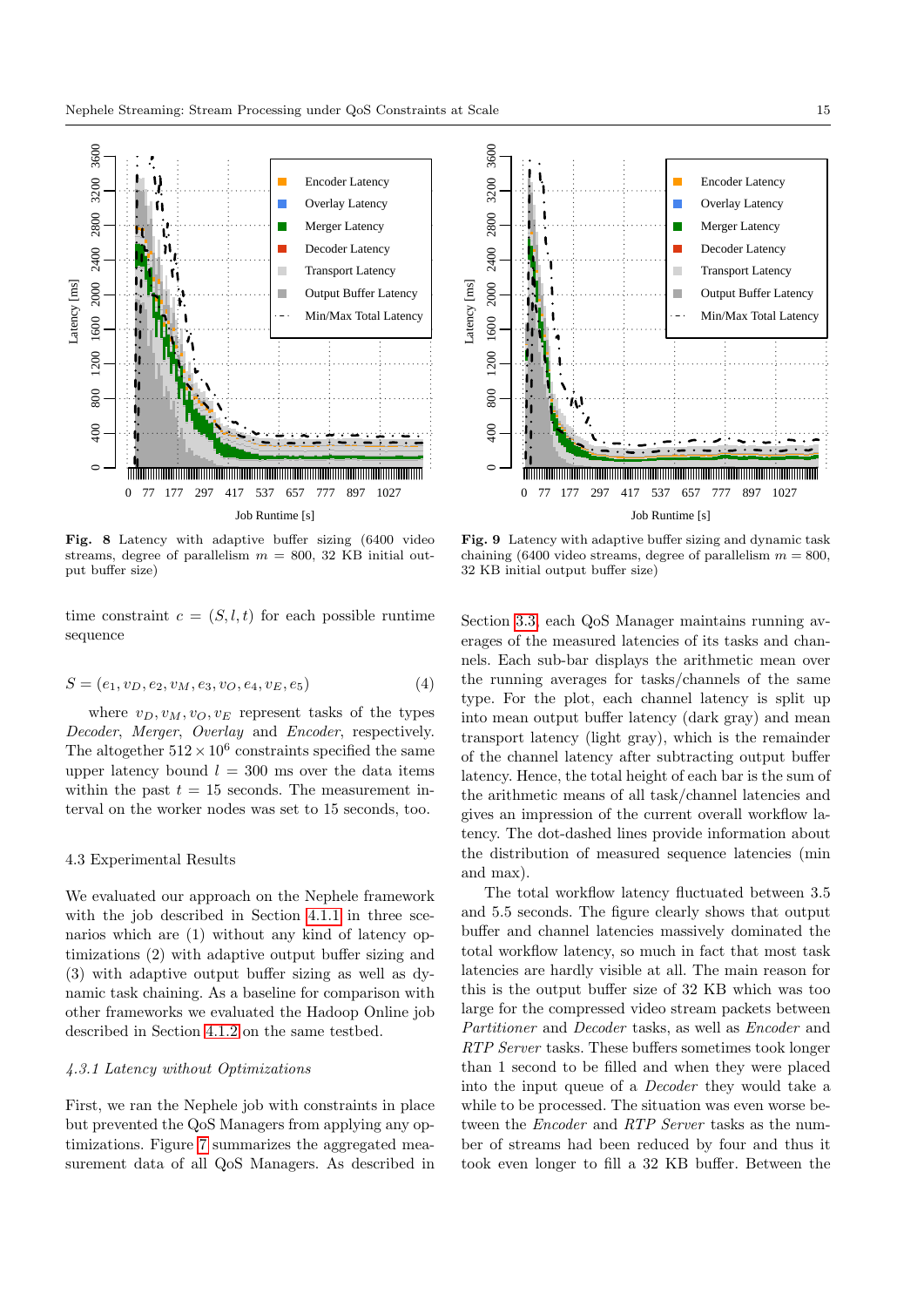Decoder and Encoder tasks the channel latencies were much lower since the initial buffer size was a better fit for the decompressed images.

Another consequence of the buffer size were large variations in total workflow latency that stemmed from the fact that task threads such as the Decoder could not fully utilize their CPU time because they fluctuated between idling due to input starvation and full CPU utilization once a buffer had arrived.

The anomalous task latency of the *Merger* task is caused by the way we measure task latencies and limitations of our frame merging implementation. Frames that needed to be grouped always arrived in different buffers. With large buffers arriving at a slow rate the Merger task did not always have images from all grouped streams available and would not produce any merged frames. This caused the framework to measure high task latencies (see Section [3.2.1\)](#page-6-1).

#### <span id="page-15-0"></span>4.3.2 Latency with Adaptive Output Buffer Sizing

Figure [8](#page-14-0) shows the results when using only adaptive buffer sizing to meet latency constraints. The structure of the plot is identical to Figure [7.](#page-13-1)

Our approach to adaptive buffer sizing quickly reduced the buffer sizes on the channels between Partitioner and Decoder tasks, as well as Encoder and RTP server tasks. The effect of this is clearly visible in the diagram, with an initial workflow latency of 3.4 seconds that is reduced to 340 ms on average and 380 ms in the worst case. The latency constraint of 300 ms has not been met, however we attained a latency improvement of one order of magnitude compared to the unoptimized Nephele job.

The convergence phase at the beginning of the job during which buffer sizes were decreased took approx. 9 minutes. There are several reasons for this phenomenon. First, as the workers started with output buffers whose lifetime was sometimes larger than the measurement interval there often was not enough measurement data for the QoS Managers to act upon during this phase. In this case it waited until enough measurement data were available before checking for constraint violations. Second, after each output buffer size change a QoS Manager waits until all old measurements for the respective channel have been flushed out before revisiting the violated constraint, which took at least 15 seconds each time.

# 4.3.3 Latency with Adaptive Output Buffer Sizing and Dynamic Task Chaining

Figure [9](#page-14-1) shows the results when using adaptive buffer sizing and dynamic task chaining. The latency con-



<span id="page-15-1"></span>Fig. 10 Latency in Hadoop Online (80 video streams, degree of parallelism  $m = 10, 100$  ms window size)

straints were identical to those in Section [4.3.2](#page-15-0) and the structure of the plot is again identical to Figure [7.](#page-13-1)

Our task chaining approach chose to chain the Decoder, Merger, Overlay and Encoder tasks because the sum of their CPU utilizations did not fully saturate one CPU core.

After the initial calibration phase, the total workflow latency stabilized at an average of around 270 ms and a maximum of approx. 320 ms. This finally met all defined latency constraints, which caused the QoS Managers to not trigger any further actions. In our case this constituted another 26% improvement in latency compared to not using dynamic task chaining and an improvement by a factor of at least 13 compared to the unoptimized Nephele job.

# 4.3.4 Latency in Hadoop Online

Figure [10](#page-15-1) shows a bar plot of the task and channel latencies obtained from the experiments with the Hadoop Online prototype. The plot's structure is again identical to Figure [7,](#page-13-1) however the output buffer latency has been omitted as these measurements are not offered by Hadoop Online.

Similar to the unoptimized Nephele job, the overall processing latency of Hadoop Online was clearly dominated by the channel latencies. Except for the tasks in the chain mapper, each data item experienced an average latency of up to one second when being passed on from one task to the next.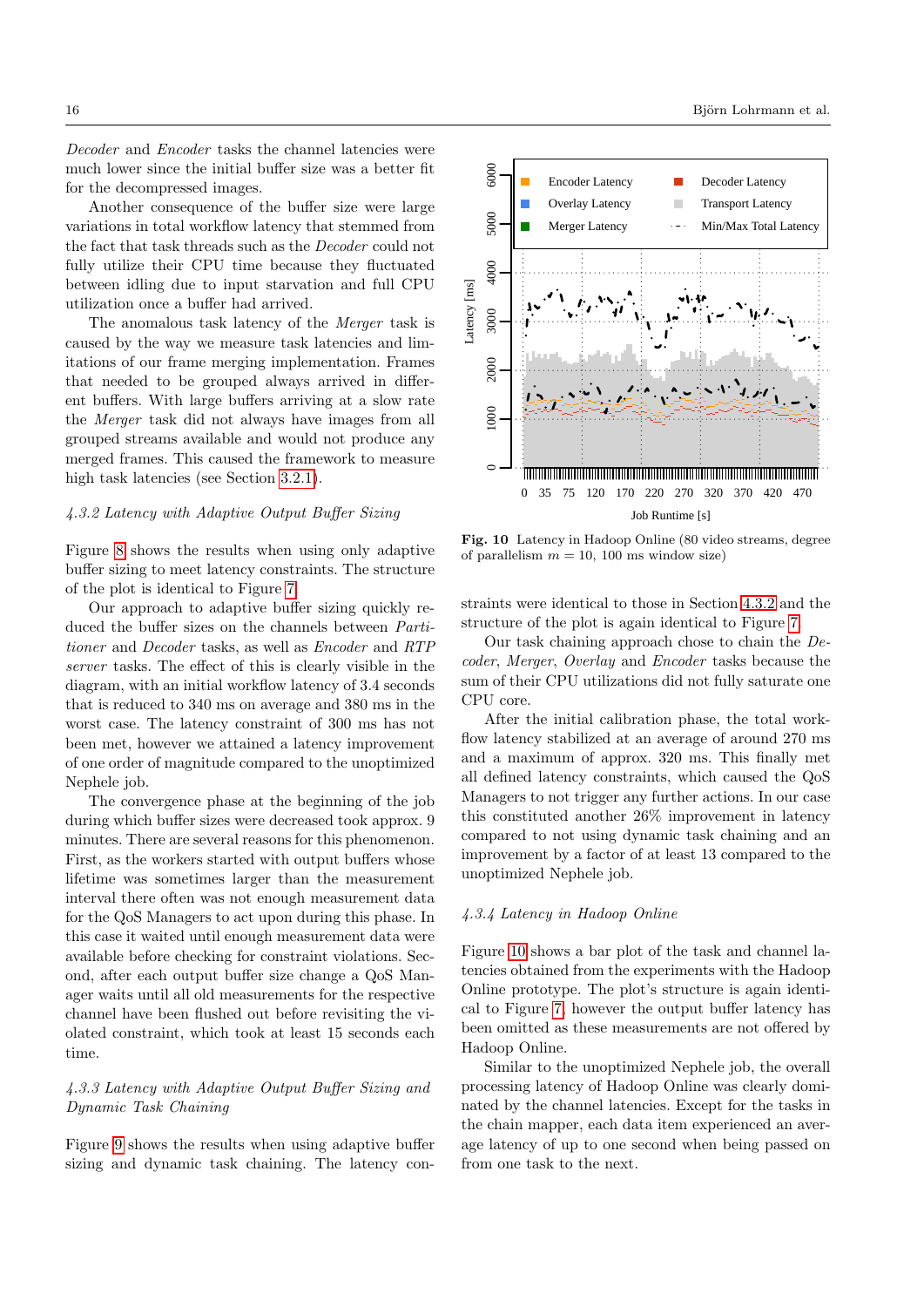Due to technical difficulties with the Hadoop Online prototype, we were forced to reduce the degree of parallelism for the experiment to  $m = 10$  with only one deployed processing pipeline per host. The number of incoming streams was reduced to 80 in order to match the relative workload (eight streams per pipeline) of the previous Nephele experiments. A positive effect of this reduction is a significantly lower task latency of the Merger task because, with fewer streams, the task had to wait less often for an entire frame group to be completed.

Apart from the size of the window reducer, we also varied the number of worker nodes  $n$  in the range of 2 to 10 as a side experiment. However, we did not observe a significant effect on the channel latency either.

## <span id="page-16-0"></span>5 Related Work

Over the past decade stream processing has been the subject of vivid research. With regard of their scalability, the existing approaches can essentially be subdivided into three categories: Centralized, distributed, and massively-parallel stream processors.

Initially, several centralized systems for stream processing have been proposed, such as Aurora [\[10\]](#page-17-4) and STREAM [\[13,](#page-17-14)25]. Aurora is a DBMS for continuous queries that are constructed by connecting a set of predefined operators to a DAG. The stream processing engine schedules the execution of the operators and uses load shedding, i.e. dropping intermediate tuples to meet QoS goals. At the end points of the graph, user-defined QoS functions are used to specify the desired latency and which tuples can be dropped. STREAM presents additional strategies for applying load-shedding, such as probabilistic exclusion of tuples. While these systems have useful properties such as respecting latency requirements, they run on a single host and do not scale well with rising data rates and numbers of data sources.

Later systems such as Aurora\*/Medusa [\[17\]](#page-17-15) support distributed processing of data streams. An Aurora\* system is a set of Aurora nodes that cooperate via an overlay network within the same administrative domain. In Aurora\* the nodes can freely relocate load by decentralized, pairwise exchange of Aurora stream operators. Medusa integrates many participants such as several sites running Aurora\* systems from different administrative domains into a single federated system. Borealis [\[9\]](#page-17-3) extends Aurora\*/Medusa and introduces, amongst other features, a refined QoS optimization model where the effects of load shedding on QoS can be computed at every point in the data flow. This enables the optimizer to find better strategies for load shedding.

The third category of possible stream processing systems is constituted by massively-parallel data processing systems. In contrast to the previous two categories, these systems have been designed to run on hundreds or even thousands of nodes in the first place and to efficiently transfer large data volumes between them. Traditionally, those systems have been used to process finite blocks of data stored on distributed file systems. However, many of the newer systems like Dryad [\[21\]](#page-18-2), Hyracks [\[16\]](#page-17-5), CIEL [\[26\]](#page-18-3), or our Nephele framework [\[28\]](#page-18-4) allow to assemble complex parallel data flow graphs and to construct pipelines between the individual parts of the flow. Therefore, these parallel data flow systems in general are also suitable for streaming applications.

Recently, a series of systems have been introduced which aim to carry over the popular MapReduce programming model to parallel stream processing.

The first work in this space was arguably Hadoop Online, described in [\[18\]](#page-17-6). As already mentioned in Section [4.1.2](#page-12-2) the developers of Hadoop Online extended the original Hadoop system by the ability to stream intermediate results from the map to the reduce tasks as well as the possibility to pipeline data across different MapReduce jobs. To facilitate these new features, they extended the semantics of the classic reduce function by time-based sliding windows. Li et al. [\[23\]](#page-18-8) picked up this idea and further improved the suitability of Hadoopbased systems for continuous streams by replacing the sort-merge implementation for partitioning by a new hash-based technique.

The Muppet system [\[22\]](#page-18-9) also focuses on the parallel processing of continuous stream data while preserving a MapReduce-like programming abstraction. However, the authors decided to replace the reduce function by a more generic update function to allow for greater flexibility when processing intermediate data with identical keys. Muppet also aims to support near-real-time processing latencies. Unfortunately, the paper provides only few details on how data is actually passed between tasks (and hosts). We assume however that the system uses a communication scheme unlike the one we explained in Section [2.1.](#page-2-1)

The systems S4 [\[27\]](#page-18-0) and Storm [\[4\]](#page-17-16) can also be classified as massively-parallel data processing systems with a clear emphasis on low latency. Their programming abstraction is not MapReduce but allows developers to assemble arbitrarily complex DAG of processing tasks. Similar to Muppet, both systems do not necessarily follow the design principles explained in Section [2.1.](#page-2-1) For example, Twitter Storm does not use intermediate queues to pass data items from one task to the other. Instead, data items are passed directly between tasks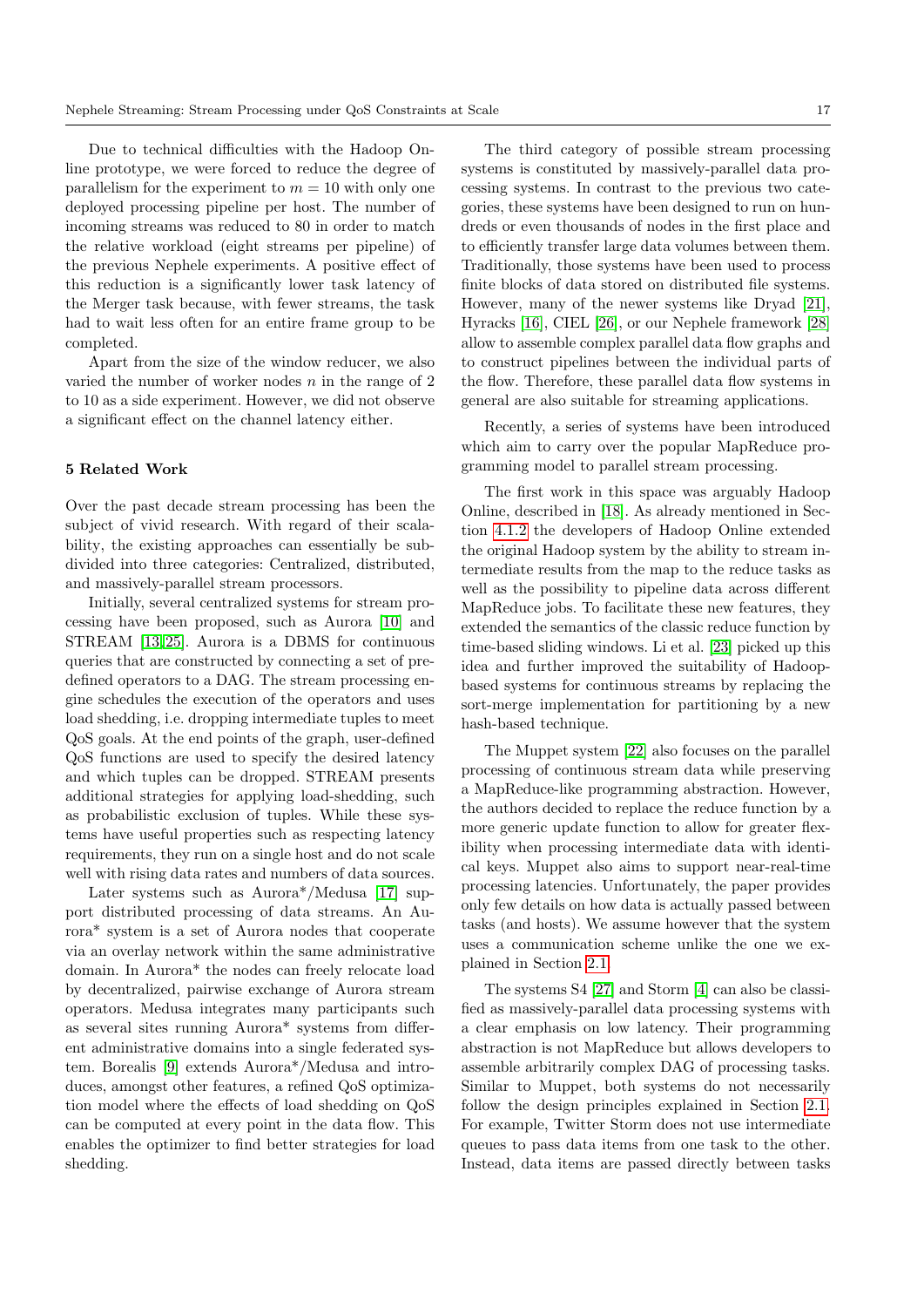using batch messages on the network level to achieve a good balance between latency and throughput.

None of the systems from the third category has so far offered the capability to express high-level QoS goals as part of the job description and let the system optimize towards these goals independently, as it was common for previous systems from category one and two.

# <span id="page-17-7"></span>6 Conclusion and Future Work

The growing number of commodity devices capable of producing continuous data streams promises to unlock a whole new class of interesting and innovative use cases, however also raises concerns with regard to the scalability of existing stream processors. While the individual data streams may be characterized by comparably low data volumes, processing them at scale can quickly call for large compute clusters and platforms for data-intensive computing.

In this paper, we therefore examined the suitability of existing massively-parallel data processing frameworks for large-scale stream processing. We identified common design principles among those frameworks and highlighted two new techniques, adaptive output buffer sizing and dynamic task chaining, which allow them to dynamically trade off higher throughput against lower processing latency. Based on our parallel data processor Nephele, we thereupon proposed a highly distributed scheme to detect violations of user-defined QoS constraints at runtime and illustrated how both of our techniques can help to automatically mitigate those. Through a sample video streaming use case on a largescale cluster system, we found that our strategies can improve workflow latency by a factor of at least 13 while preserving the required data throughput.

We see the need for future work on this topic in several areas. The Nephele framework is part of a bigger software stack for massively-parallel data analysis developed within the Stratosphere project [\[5\]](#page-17-17). Therefore, extending the streaming capabilities to the upper layers of the stack, in particular to the PACT programming model [\[14\]](#page-17-18), is of future interest. Furthermore, we plan to explore strategies for other QoS goals such as jitter and throughput that exploit the capability of a cloud to elastically scale on demand.

In general we think our work marks an important first step towards introducing QoS considerations in the domain of massively-parallel data processing and helps to support new classes of QoS-sensitive streaming applications at scale.

#### References

- <span id="page-17-12"></span>1. Hadoop Online Prototype - Google Project Hosting. <http://code.google.com/p/hop/> (2012)
- <span id="page-17-0"></span>2. Justin.tv - Streaming live video broadcasts for everyone. <http://www.justin.tv/> (2012)
- <span id="page-17-1"></span>3. Livestream - Be There. <http://www.livestream.com/> (2012)
- <span id="page-17-16"></span>4. nathanmarz/storm - GitHub. [https://github.com/](https://github.com/nathanmarz/storm) [nathanmarz/storm](https://github.com/nathanmarz/storm) (2012)
- <span id="page-17-17"></span>5. Stratosphere - Above the Clouds. [http://stratosphere.](http://stratosphere.eu/) [eu/](http://stratosphere.eu/) (2012)
- <span id="page-17-2"></span>6. USTREAM, You're On. <http://www.ustream.tv/> (2012)
- <span id="page-17-8"></span>7. Welcome to Apache Hadoop! [http://http://hadoop.](http://http://hadoop.apache.org/) [apache.org/](http://http://hadoop.apache.org/) $(2012)$
- <span id="page-17-13"></span>8. Xuggle. <http://http://www.xuggle.com/> (2012)
- <span id="page-17-3"></span>9. Abadi, D., Ahmad, Y., Balazinska, M., Cetintemel, U., Cherniack, M., Hwang, J., Lindner, W., Maskey, A., Rasin, A., Ryvkina, E., et al.: The design of the Borealis stream processing engine. In: Second Biennial Conference on Innovative Data Systems Research, CIDR '05, pp. 277–289 (2005)
- <span id="page-17-4"></span>10. Abadi, D., Carney, D., Çetintemel, U., Cherniack, M., Convey, C., Lee, S., Stonebraker, M., Tatbul, N., Zdonik, S.: Aurora: A new model and architecture for data stream management. The VLDB Journal 12(2), 120–139 (2003)
- <span id="page-17-10"></span>11. Aldinucci, M., Danelutto, M.: Stream parallel skeleton optimization. In: Proc. of the 11th IASTED International Conference on Parallel and Distributed Computing and Systems, PDCS '99, pp. 955–962. IASTED/ACTA (1999). URL [ftp://ftp.di.unipi.it/](ftp://ftp.di.unipi.it/pub/Papers/aldinuc/302-114.ps.gz) [pub/Papers/aldinuc/302-114.ps.gz](ftp://ftp.di.unipi.it/pub/Papers/aldinuc/302-114.ps.gz)
- <span id="page-17-9"></span>12. Alexandrov, A., Ewen, S., Heimel, M., Hueske, F., Kao, O., Markl, V., Nijkamp, E., Warneke, D.: MapReduce and PACT - comparing data parallel programming models. In: Proc. of the 14th Conference on Database Systems for Business, Technology, and Web, BTW '11, pp. 25–44. GI (2011)
- <span id="page-17-14"></span>13. Babu, S., Widom, J.: Continuous queries over data streams. SIGMOD Rec. 30, 109–120 (2001)
- <span id="page-17-18"></span>14. Battré, D., Ewen, S., Hueske, F., Kao, O., Markl, V., Warneke, D.: Nephele/PACTs: A programming model and execution framework for web-scale analytical processing. In: Proc. of the 1st ACM symposium on Cloud computing, SoCC '10, pp. 119–130. ACM (2010)
- <span id="page-17-11"></span>15. Battr´e, D., Hovestadt, M., Lohrmann, B., Stanik, A., Warneke, D.: Detecting bottlenecks in parallel DAGbased data flow programs. In: Proc. of the 2010 IEEE Workshop on Many-Task Computing on Grids and Supercomputers, MTAGS '10, pp. 1–10. IEEE (2010)
- <span id="page-17-5"></span>16. Borkar, V., Carey, M., Grover, R., Onose, N., Vernica, R.: Hyracks: A flexible and extensible foundation for dataintensive computing. In: Proc. of the 2011 IEEE 27th International Conference on Data Engineering, ICDE '11, pp. 1151–1162. IEEE (2011). DOI http://dx.doi.org/10. 1109/ICDE.2011.5767921. URL [http://dx.doi.org/10.](http://dx.doi.org/10.1109/ICDE.2011.5767921) [1109/ICDE.2011.5767921](http://dx.doi.org/10.1109/ICDE.2011.5767921)
- <span id="page-17-15"></span>17. Cherniack, M., Balakrishnan, H., Balazinska, M., Carney, D., Cetintemel, U., Xing, Y., Zdonik, S.: Scalable distributed stream processing. In: Proc. of the First Biennial Conference on Innovative Data Systems Research, CIDR '03, pp. 257–268 (2003)
- <span id="page-17-6"></span>18. Condie, T., Conway, N., Alvaro, P., Hellerstein, J.M., Elmeleegy, K., Sears, R.: MapReduce Online. In: Proc. of the 7th USENIX conference on Networked systems design and implementation, NSDI '10, pp. 21–21. USENIX Association (2010)